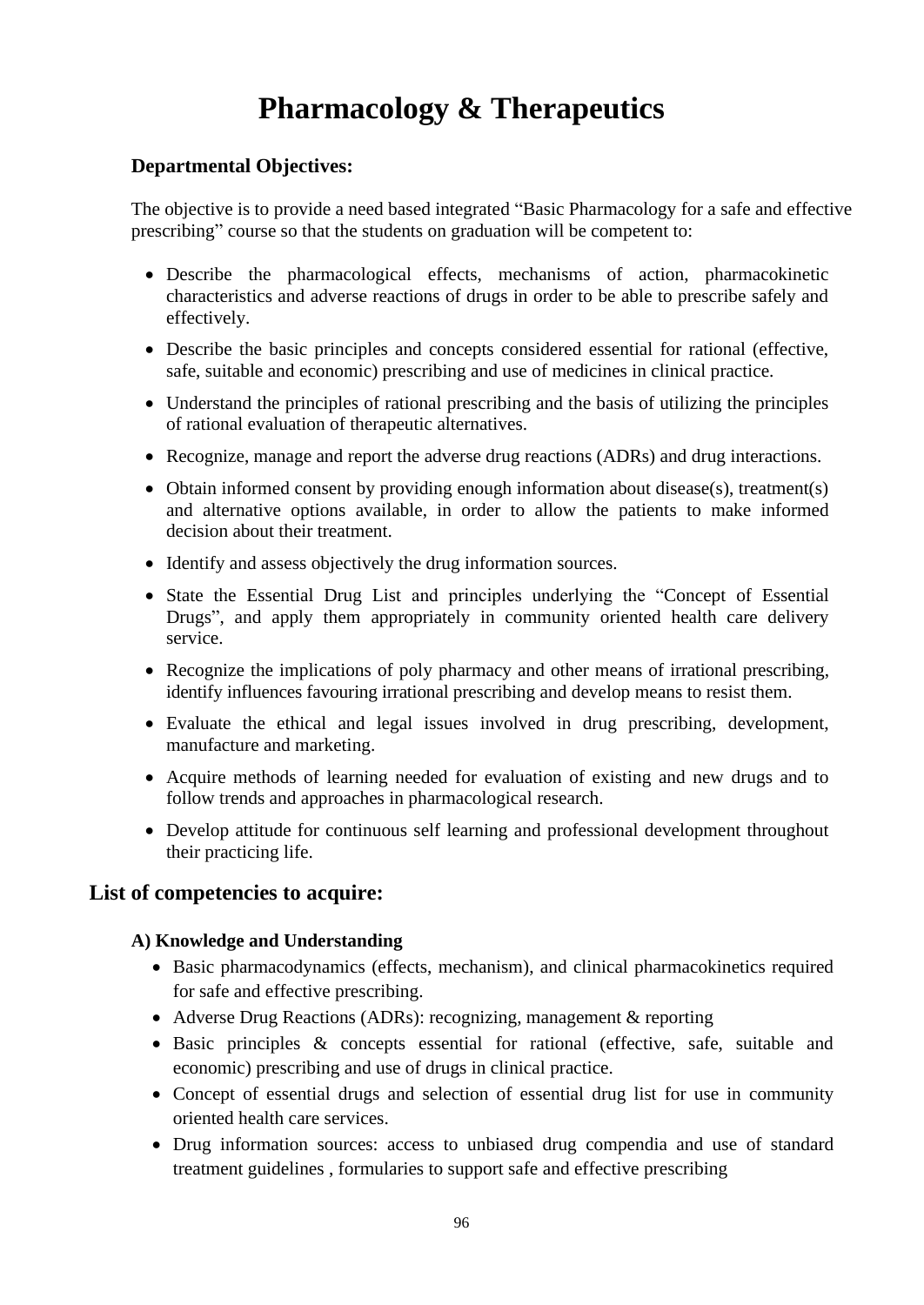- Ethics of Prescribing: Informed patient consent about disease, treatment given and alternative options available.
- The ethical and legal issues involved in drug prescribing, development and marketing.

#### **B) Skill –**

- Taking drug history.
- Prescription writing: choosing safe & effective drugs and appropriate dosage formulations.
- Selecting appropriate drugs (P Drug) to support rational prescribing considering efficacy, safety, suaitability and cost.
- Recognizing, managing and reporting Adverse Drug Reactions (ADRs) and drug interactions.
- Obtaining accurate objective information to support safe and effective prescribing.
- Prescribing drugs for special groups: elderly, children, pregnancy, breast feeding mothers, renal &/or hepatic impairment or failure.
- Getting informed consent from patients
- Analyzing new evidence:
	- Reading, assessing and critically analyzing clinical trial results
	- Practicing evidence based medicine
	- Assessing the possible benefits and hazards of new therapy

#### **C) Attitude –**

- Continuous self learning to keep their knowledge  $\&$  skill uptodate through continuous professional development.
- Communicating with patients regarding disease, the drug treatment and alternative options to obtain informed consent and respecting patients' own views and wishes in relation to drug treatment.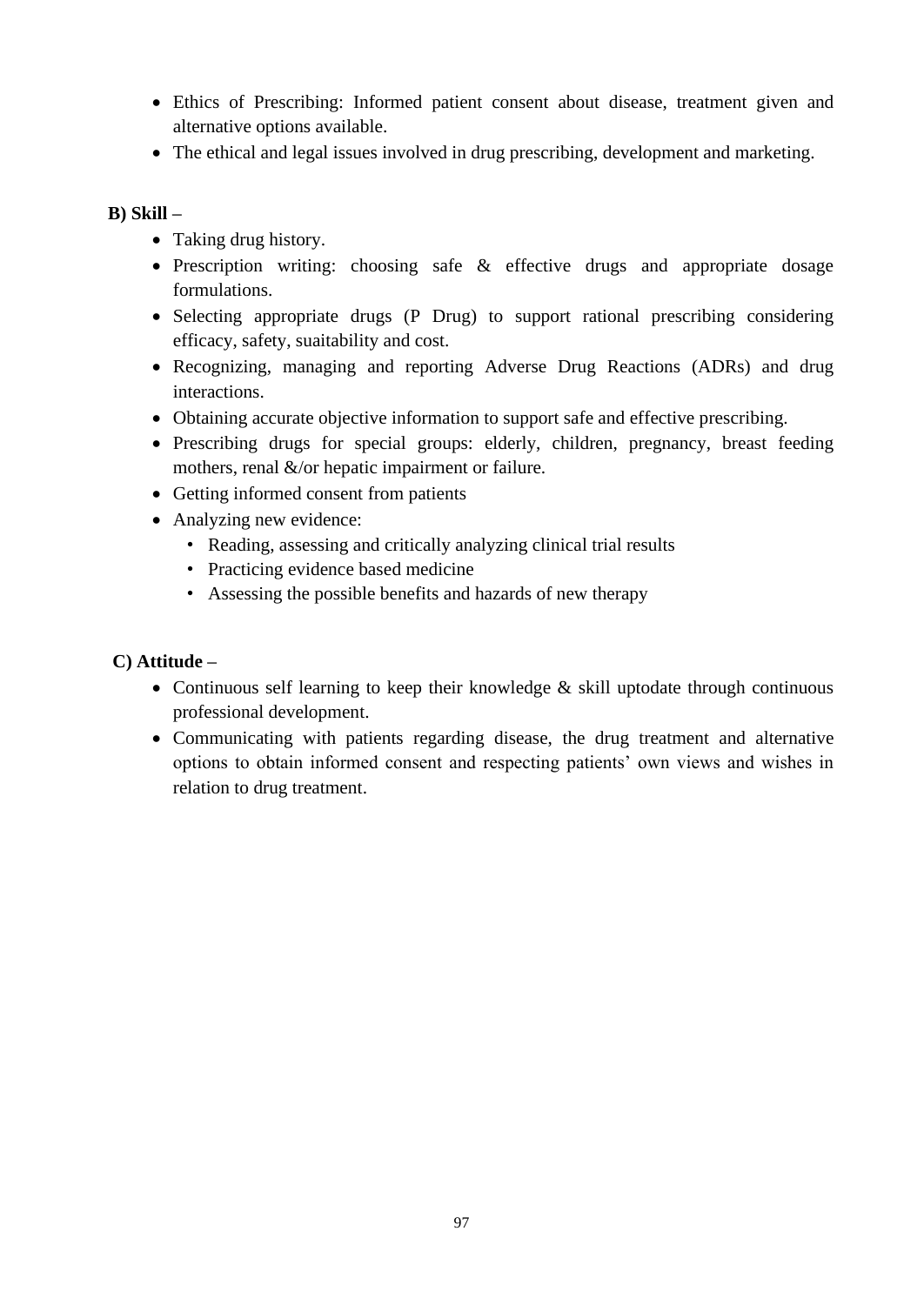### **Distribution of teaching - learning hours**

| Lecture                                                                                                                                     | Tuto | <b>Practical</b>                | <b>Clinical</b>       | <b>Total</b>      | <b>Integrated</b>                       | <b>Formative Exam</b>                                                                                 | <b>Summative exam</b> |                          |              |
|---------------------------------------------------------------------------------------------------------------------------------------------|------|---------------------------------|-----------------------|-------------------|-----------------------------------------|-------------------------------------------------------------------------------------------------------|-----------------------|--------------------------|--------------|
|                                                                                                                                             | rial | and<br><b>Demonstr</b><br>ation | Case<br><b>Report</b> | teaching<br>hours | teaching<br>hour for<br><b>Phase II</b> | <b>Preparatory</b><br>leave                                                                           | Exa<br>m<br>time      | Prepar<br>atory<br>leave | Exam<br>time |
| $100$ hrs                                                                                                                                   | 30   | $50$ hrs                        | $15$ hrs              | $195$ hrs         | 15                                      | 10 days                                                                                               | 15                    | 10 days                  | 15 days      |
|                                                                                                                                             | hrs  |                                 |                       |                   |                                         |                                                                                                       | days                  |                          |              |
| Time for integrated teaching, examination, preparatory leave of formative & summative assessment is common for<br>all subjects of the phase |      |                                 |                       |                   |                                         |                                                                                                       |                       |                          |              |
|                                                                                                                                             |      |                                 |                       |                   |                                         | Related behavioral, professional & ethical issues will be discussed in all teaching learning sessions |                       |                          |              |

### **Teaching-learning methods, teaching aids and evaluation**

|                |                         | <b>Teaching Methods</b> |                                    | r caeming rearming memodis reaching and and evaluation<br><b>Teaching aids</b> | In course evaluation                        |
|----------------|-------------------------|-------------------------|------------------------------------|--------------------------------------------------------------------------------|---------------------------------------------|
| Large<br>group | Small group             | <b>Self</b><br>learning | <b>Others</b>                      |                                                                                |                                             |
| Lecture        | Tutorial<br>Practical & | Assignment              | Integrated<br>teaching/            | Laptop, Multimedia,<br>Microphone, Speaker,                                    | Item Examination                            |
|                | Demonstrations          |                         | Assignment with<br>presentation,   | Overhead Projector<br>with Screen,                                             | Card final (written)                        |
|                |                         |                         | clinical case<br>report Block      | Laser pointer,<br>Slide Projector,                                             | <b>Term Examination</b>                     |
|                |                         |                         | Placement at the<br>end of term II | Black Board,<br>White Board, Marker,                                           | Term final (written,<br>oral and practical) |
|                |                         |                         |                                    | Duster, Tracing paper,<br>showing drug effect,<br>reference books              |                                             |

#### **2 nd Professional Examination:**

#### **Marks distribution of Assessment of Pharmacology & Therapeutics:**

#### **Total marks – 300**

Formative assessment marks=10

- Written  $= 90$ 
	- $[MCQ=20]$  (Multiple True False-10 + SBA-10),
	- $SAO+SEO = 70$

Making a total of 100 marks

- Structured Oral Examination (SOE) = 100
- Practical : 100

OSPE =40 (08 procedure stations, each having 05 marks]

Traditional =60 (Prescription writing 10, Drug interaction  $05 \times 02 = 10$ , Tracing and plotting = 10, Integrated teaching and Case report =  $(5+15) = 20$ , Practical notebook  $=10$ )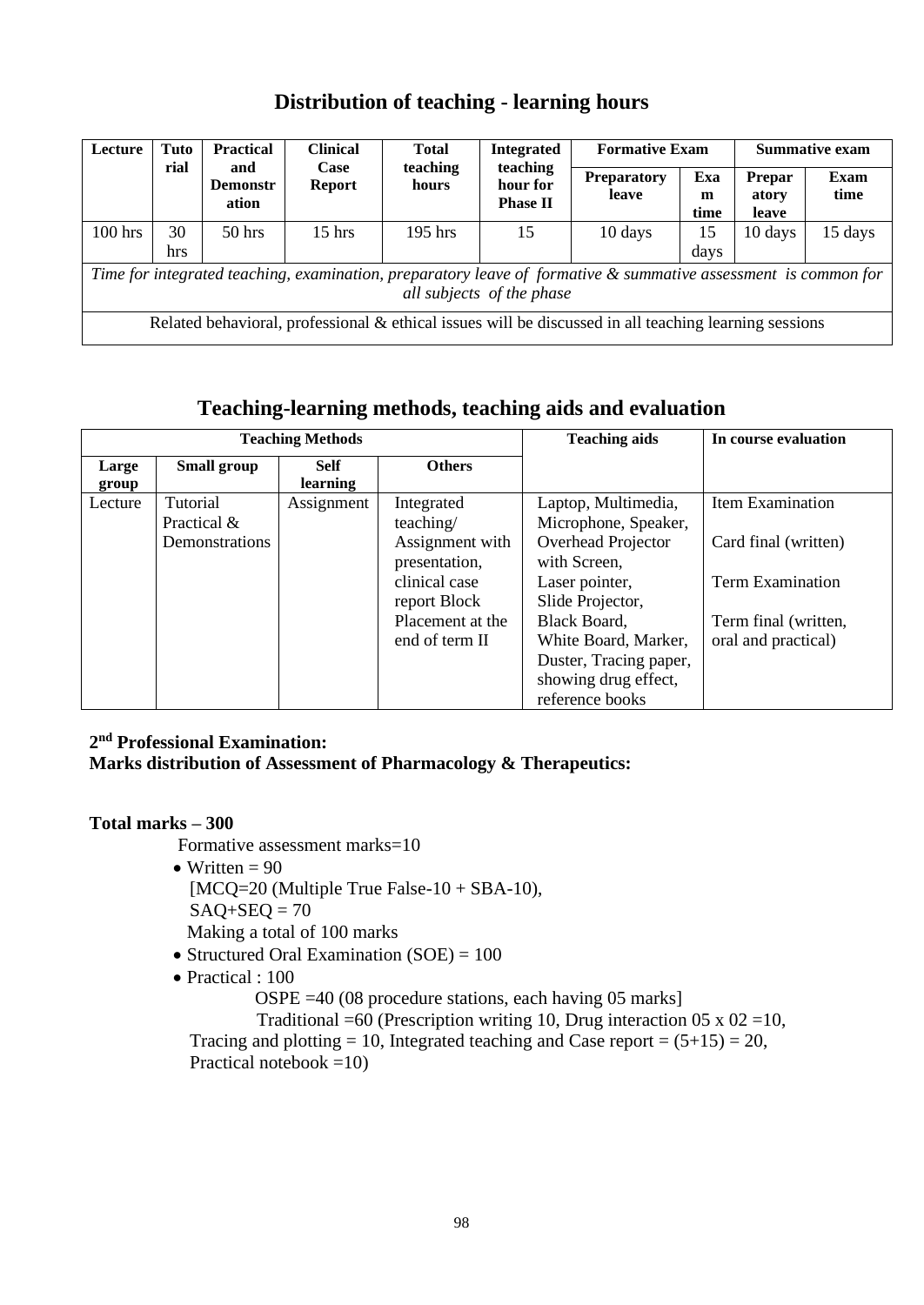| <b>Learning Objective</b>                                                                                                                                                                 | 1 ci ili 1<br><b>Core Contents</b>                                                                                                                                                      | <b>Teaching-</b><br>Learning                                | <b>Teaching</b> | $\ast$                                                      |
|-------------------------------------------------------------------------------------------------------------------------------------------------------------------------------------------|-----------------------------------------------------------------------------------------------------------------------------------------------------------------------------------------|-------------------------------------------------------------|-----------------|-------------------------------------------------------------|
|                                                                                                                                                                                           |                                                                                                                                                                                         | <b>Strategies</b>                                           | <b>Hours</b>    | <b>Evaluations</b>                                          |
| A. GENERAL PRINCIPLES OF PHARMACOLOGY                                                                                                                                                     | A. GENERAL PRINCIPLES OF PHARMACOLOGY                                                                                                                                                   |                                                             |                 |                                                             |
| At the end of the course students shall be able to:                                                                                                                                       | Lectures:                                                                                                                                                                               |                                                             |                 |                                                             |
| • describe the role and scope of pharmacology                                                                                                                                             | 01: Introducion to Pharmacology                                                                                                                                                         |                                                             |                 |                                                             |
| • understand the principles of drug disposition<br>(kinetics)-absorption, distribution, metabolism and<br>excretion                                                                       | 02: Drug Compendia (Information sources)<br>Pharmacopoeiea, Formulary, Treatment guidelines<br>(BP, INN, BNF and BDNF)                                                                  |                                                             |                 |                                                             |
| • understand the basic principles related to cellular and<br>molecular aspects of drug action (dynamics),<br>selectivity, specificity and quantitative aspects of<br>drug action          | 03. Drug Administration<br>Routes, drug delivery and formulations for local &<br>systemic effects                                                                                       |                                                             |                 |                                                             |
| • recognize adverse drug reactions, interactions and<br>problems of drug misuse and abuse<br>• describe the ethical, legal and economic aspects of<br>prescription writing and compliance | 04: Drug Absorption<br>Transfer of drugs across cell membrane &<br>specialized barriers, Factors influencing<br>absorption                                                              | Lectures/<br>Practical/<br>Tutorials/<br><b>Assignments</b> | $12$ hrs        | <b>Three item</b><br><b>Examinations</b><br>(Item $1,2,3$ ) |
|                                                                                                                                                                                           | 05: Bio-availability<br>Studies to compare bio-equivalence $\&$ to monitor<br>therapy                                                                                                   |                                                             |                 |                                                             |
|                                                                                                                                                                                           | 06: Drug Distribution<br>$V_d$ , Plasma protein & tissue binding, redistribution                                                                                                        |                                                             |                 |                                                             |
|                                                                                                                                                                                           | 07: Drug Metabolism<br>Where, why and how of bio-transformation,<br>hepatic microsomal enzymes- induction &<br>inhibition<br>Genetic influence on Drug metabolism<br>(Pharmacogenetics) |                                                             |                 |                                                             |

| ı<br>П |  |
|--------|--|
|--------|--|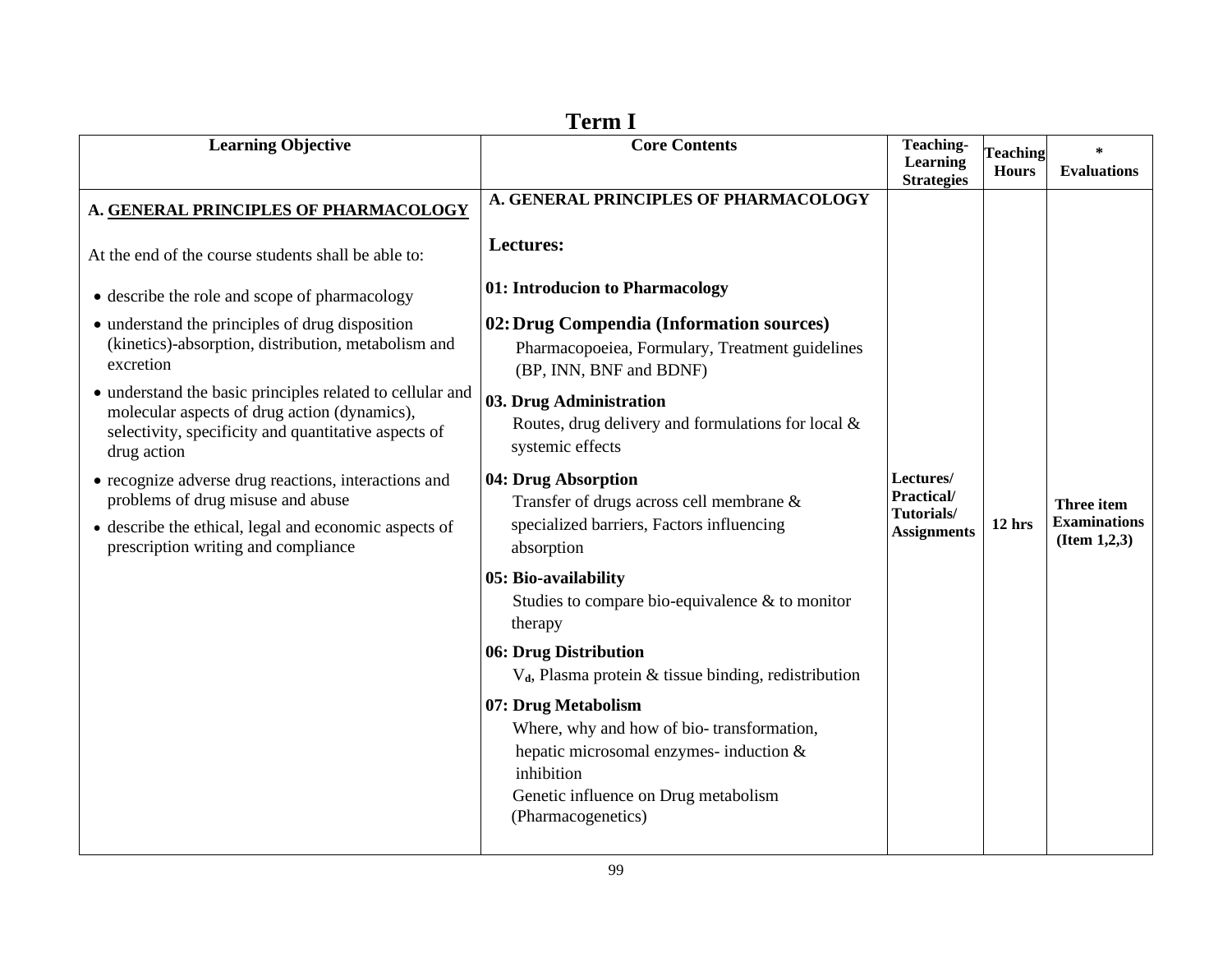| <b>Learning Objective</b> | <b>Core Contents</b>                                                                                                                                                                                                                                                    | <b>Teaching-</b><br>Learning<br><b>Strategies</b> | <b>Teaching</b><br><b>Hours</b> | $\ast$<br><b>Evaluations</b> |
|---------------------------|-------------------------------------------------------------------------------------------------------------------------------------------------------------------------------------------------------------------------------------------------------------------------|---------------------------------------------------|---------------------------------|------------------------------|
|                           | 08: Drug Elimination<br>Routes, Renal Excretion & factors influencing<br>renal excretion                                                                                                                                                                                |                                                   |                                 |                              |
|                           | 09: Clinical Pharmacokinetics<br>V <sub>d</sub> , Cl, First & Zero order kinetics of<br>Elimination, $t_{1/2}$ , Steady state concentration,<br>loading dose & maintenance dose                                                                                         |                                                   |                                 |                              |
|                           | 10: Pharmaco-Dynamics:<br>Specific and non specific mechanisms<br>Receptors involved<br>Second messenger system<br>Enzyme mediated drug action                                                                                                                          |                                                   |                                 |                              |
|                           | 11: Quantitative aspects of drug action<br>Dose-response relationships & curves<br>Therapeutic Index and window-importance<br>Information obtained from D-R curves<br>Agonists – efficacy, potency, shift of curves<br>Antagonists - efficacy, potency, shift of curves |                                                   |                                 |                              |
|                           | 12: Individual variations in drug responses                                                                                                                                                                                                                             |                                                   |                                 |                              |
|                           | 13. Drug Interaction at different levels                                                                                                                                                                                                                                |                                                   |                                 |                              |
|                           | 14: Drug safety and Pharmacovigilance<br>Adverse drug reactions:<br>Types, detecting & managing ADR<br>ADR monitoring $&$ reporting                                                                                                                                     |                                                   |                                 |                              |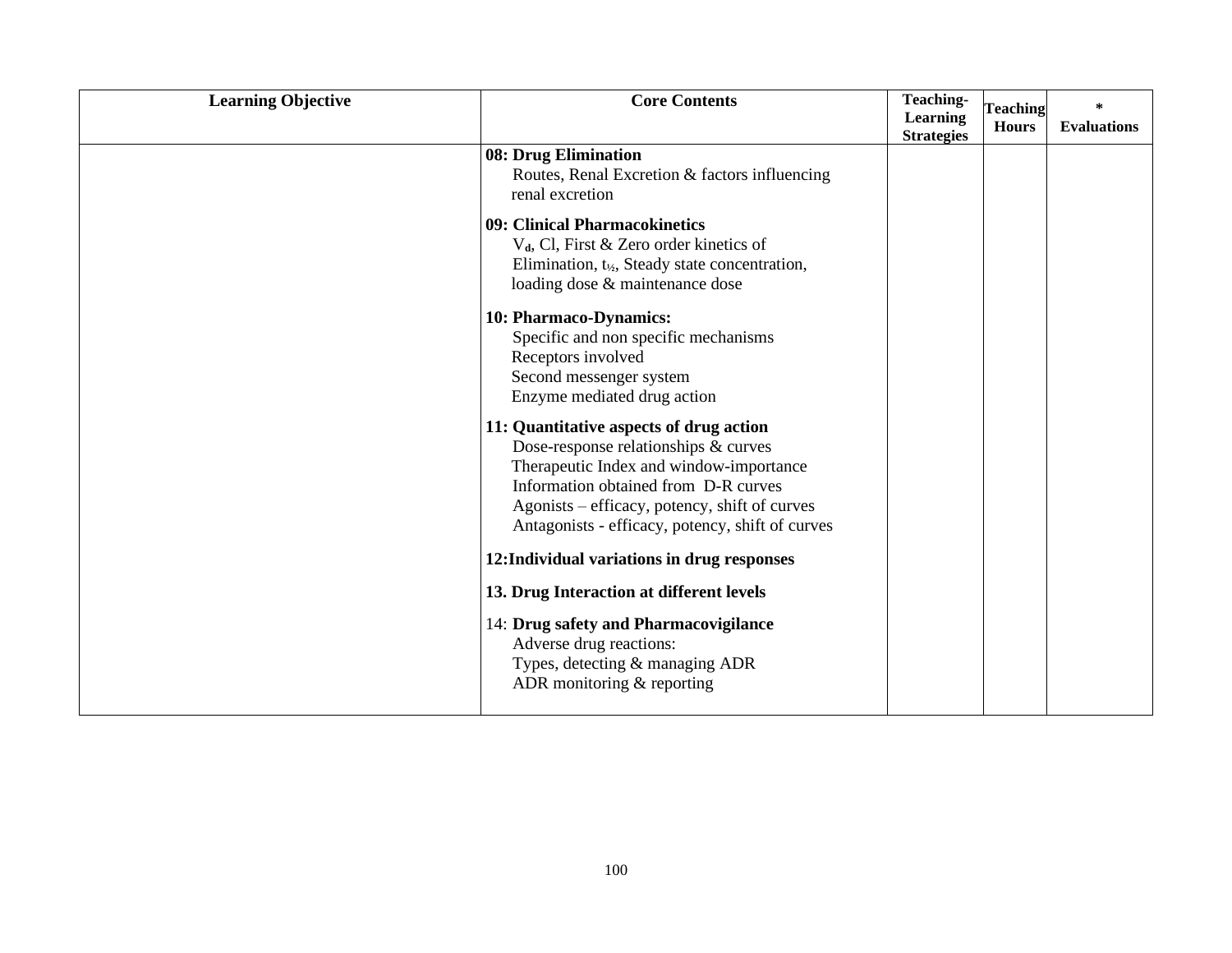| <b>Learning Objective</b>                                                                                                                                                                                                                                                                                                                                                                                                                                  | <b>Core Contents</b>                                                                                                                                                                                                                                                                                                                                                                                                                                                                                                                                                                                                                                                                                                                                                                                                                                                                                                                                                                                                         | <b>Teaching-</b><br>Learning<br><b>Strategies</b>            | <b>Teaching</b><br><b>Hours</b> | $\ast$<br><b>Evaluations</b>                   |
|------------------------------------------------------------------------------------------------------------------------------------------------------------------------------------------------------------------------------------------------------------------------------------------------------------------------------------------------------------------------------------------------------------------------------------------------------------|------------------------------------------------------------------------------------------------------------------------------------------------------------------------------------------------------------------------------------------------------------------------------------------------------------------------------------------------------------------------------------------------------------------------------------------------------------------------------------------------------------------------------------------------------------------------------------------------------------------------------------------------------------------------------------------------------------------------------------------------------------------------------------------------------------------------------------------------------------------------------------------------------------------------------------------------------------------------------------------------------------------------------|--------------------------------------------------------------|---------------------------------|------------------------------------------------|
| <b>B. AUTONOMIC PHARMACOLOGY</b><br>At the end of the course the students will be able to:<br>• Understand the organization of autonomic nervous<br>system, physiology of neuro-chemical transmission,<br>co-transmission and their pre and post synaptic<br>modulation<br>• Understand the physiology of cholinergic<br>neurotransmission, classify the cholinoceptors and<br>identify the drugs affecting cholinergic transmission<br>and cholinoceptors | <b>B. AUTONOMIC PHARMACOLOGY</b><br>Lectures:<br>01: Introduction<br>Organization of ANS – sympathetic,<br>parasympathetic, and enteric NS.<br>Transmitters in ANS (ACh, NA, NANCs)<br>Co-transmission, pre and postsynaptic<br>modulation<br>Cholinergic neurotransmission & drugs<br>modifying the events, Cholinergic receptors<br>02: Cholinergic Drugs<br>Effects of the stimulation of Cholinoceptors<br>Classification of cholinergic drugs -<br>cholinoceptor agonists and anti-cholinesterase<br>03: Drugs for Glaucoma<br>Role of Cholinergic drugs compared to other<br>drugs<br>04: OPC insecticide poisoning<br>Manifestation & management<br>05: Anti-cholinergic Anti-muscarinic<br>Atropine and atropine substitutes<br>06: Anti-cholinergic anti-nicotinic<br>Classification – Neuromuscular blockers $\&$ their<br>role as skeletal muscle relaxant during<br>anaesthesia Ganglion blocker (names only)<br>(No-6 red part to be deleted)<br>07: Adrenergic neurotransmission<br>Drugs modifying the events | Lectures/<br>Practicals/<br>Tutorials/<br><b>Assignments</b> | 10 hrs                          | Two item<br><b>Examinations</b><br>(Item 4, 5) |
|                                                                                                                                                                                                                                                                                                                                                                                                                                                            | Adrenergic receptors<br>Effects of stimulation of adrenoceptors                                                                                                                                                                                                                                                                                                                                                                                                                                                                                                                                                                                                                                                                                                                                                                                                                                                                                                                                                              |                                                              |                                 |                                                |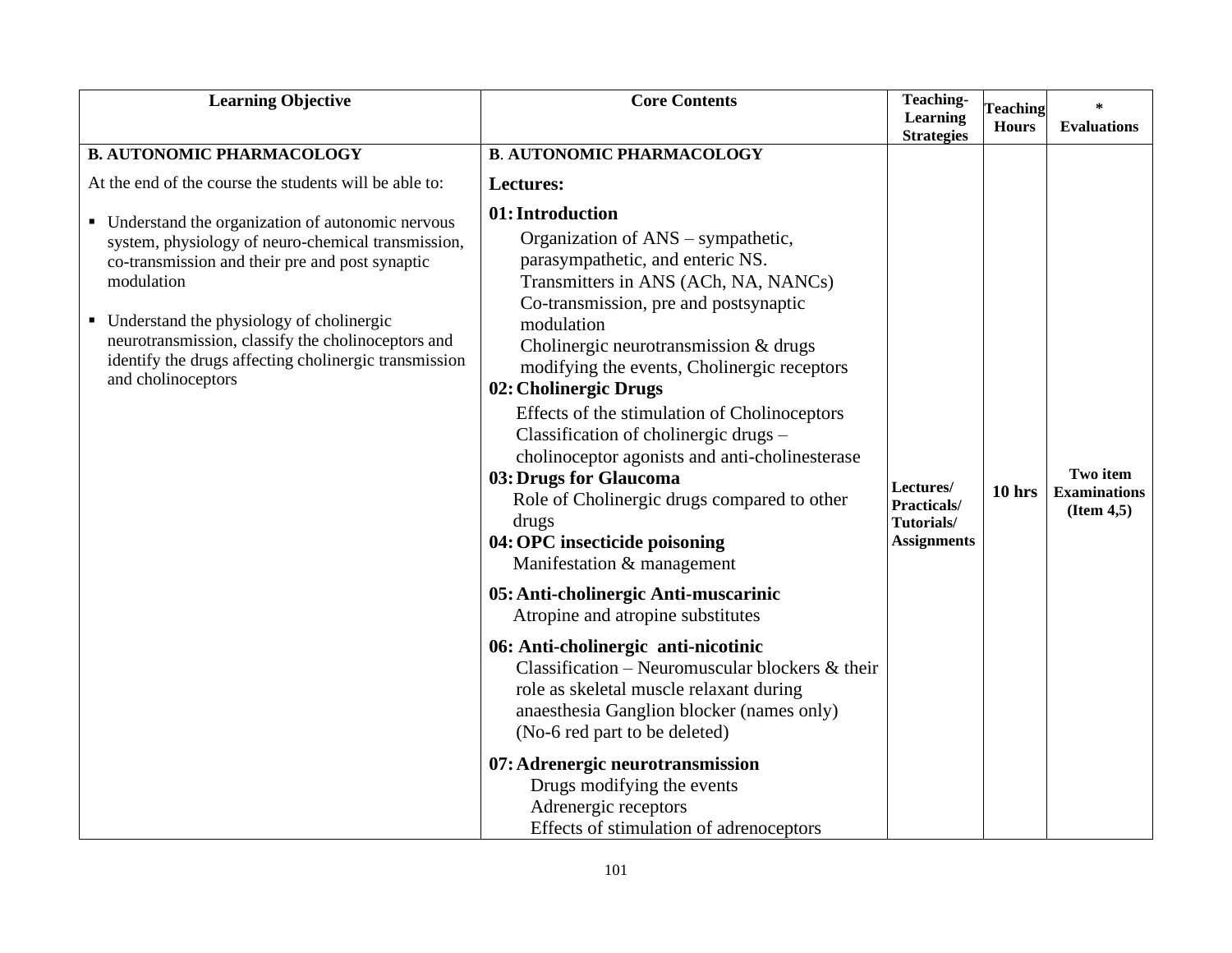| <b>Learning Objective</b> | <b>Core Contents</b>                                                                                                                                                                                                                                                                                                                                                                                                                                                                                                                                   | <b>Teaching-</b><br>Learning<br><b>Strategies</b> | <b>Teaching</b><br><b>Hours</b> | $\ast$<br><b>Evaluations</b> |
|---------------------------|--------------------------------------------------------------------------------------------------------------------------------------------------------------------------------------------------------------------------------------------------------------------------------------------------------------------------------------------------------------------------------------------------------------------------------------------------------------------------------------------------------------------------------------------------------|---------------------------------------------------|---------------------------------|------------------------------|
|                           | 08: Adrenergic Drugs:<br>Classification<br>Adrenergic inotropic agents & their role in<br>therapy<br>Role of Adrenaline, Noradrenaline,<br>Isoprenaline, Dopamine & Dobutamine in<br>therapy<br>Adrenergic vasoconstrictors, nasal<br>decongestants<br>09: Selective $\beta_2$ agonists as<br><b>Bronchodilators, Other bronchodilators</b><br>used in bronchial asthma<br>$10: \alpha$ -adrenoceptor antagonist<br>Role of selective $\alpha_1$ antagonist in therapy<br>$11: \beta$ - adrenoceptor antagonist<br>Role of $\beta$ blockers in therapy |                                                   |                                 |                              |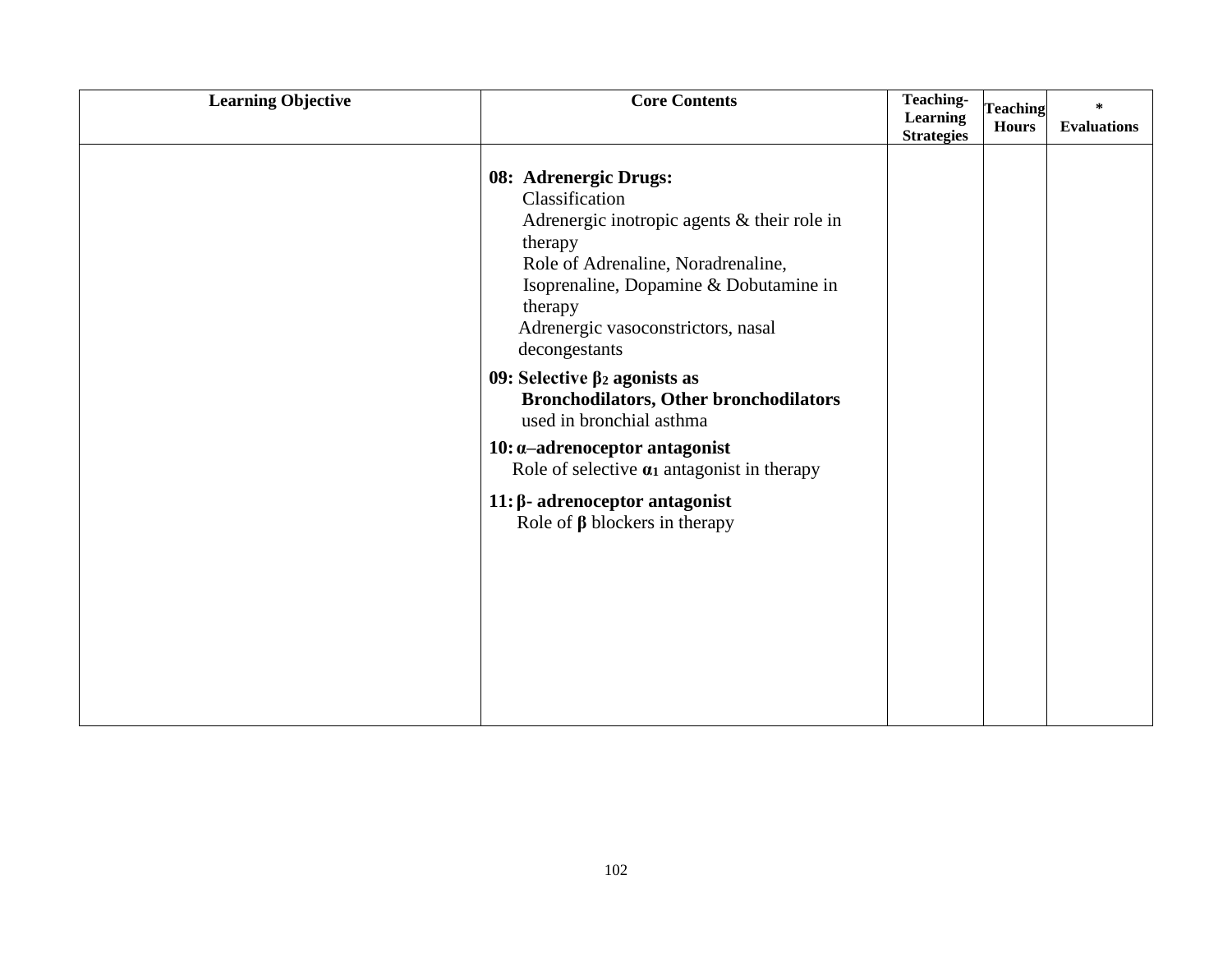| <b>Learning Objectives</b>                                                                                                                                                                                                                                                                                                                                                     | <b>Core-Content</b>                                                                                                                                                                                                                                                                                                                                                                                                                                                                                                                                                                                                                                                                                                                                                                                                                                                                                                                                                                                                                                                                                                                                                                                                                                                     | Teaching-<br>Learning<br><b>Strategies</b>                  | <b>Teaching</b><br><b>Hours</b> | $\ast$<br><b>Evaluations</b>                   |
|--------------------------------------------------------------------------------------------------------------------------------------------------------------------------------------------------------------------------------------------------------------------------------------------------------------------------------------------------------------------------------|-------------------------------------------------------------------------------------------------------------------------------------------------------------------------------------------------------------------------------------------------------------------------------------------------------------------------------------------------------------------------------------------------------------------------------------------------------------------------------------------------------------------------------------------------------------------------------------------------------------------------------------------------------------------------------------------------------------------------------------------------------------------------------------------------------------------------------------------------------------------------------------------------------------------------------------------------------------------------------------------------------------------------------------------------------------------------------------------------------------------------------------------------------------------------------------------------------------------------------------------------------------------------|-------------------------------------------------------------|---------------------------------|------------------------------------------------|
| <b>RENAL &amp; CARDIOVASCULAR</b><br><b>PHARMACOLOGY</b><br>Students will be able to:<br>Classify or list drugs which affect<br>the Cardiovascular System<br>Identify their pharmacological<br>effects<br>Interprete mechanisms of actions,<br>kinetics and toxicity<br>Correlate these knowledge to form<br>the basis for their rational use in a<br>given clinical situation | Renal & Cardiovascular Pharmacology Lectures :<br>01: Diuretics<br>Classification of diuretics: based on sites $\&$ mechanism of<br>action and efficacy<br>Pharmacology of Thiazides, Loop, Potassium sparing diuretics:<br>their role in therapy edema and hypertension<br>02: Drugs used in hypertension<br>Epidemiology and pathophysiology of hypertension, Objectives<br>of anti-hypertensive therapy, Classification of anti-hypertensive<br>drugs.<br>Pharmacology of Diuretics, β blockers, Ca channel blockers,<br>ACE inhibitors, Angiotensin receptor antagonists, $\alpha$ blockers, $\alpha$<br>methyl dopa, Vasodilaotrs<br>Principles of selection of drug in different clinical situations<br>03: Drugs used in congestive cardiac failure<br>Pathophysiology of heart failure<br>Objectives of therapy<br>Drugs used in CCF: Diuretics, ACE inhibitors & ARBs,<br>Selective β-blockers, (Additional) Cardiac glycosides,<br>vasodilators, Phosphodiasterase inhibitors.<br>04: Antianginal drugs<br>Pathophysiology of angina, Objectives of therapy<br>Drugs used in angina: Nitrates, $\beta$ - blockers, Ca <sup>2+</sup> channel<br>blockers.<br>05. Antiarrhythmic Drugs<br>Pathophysiology of arrhythmia<br>Pharmacology of antiarrhythmic drugs | Lecture/<br>Tutorial/<br><b>Class</b><br><b>Assignments</b> | 08 hrs                          | Two item<br><b>Examinations</b><br>(Item 6, 7) |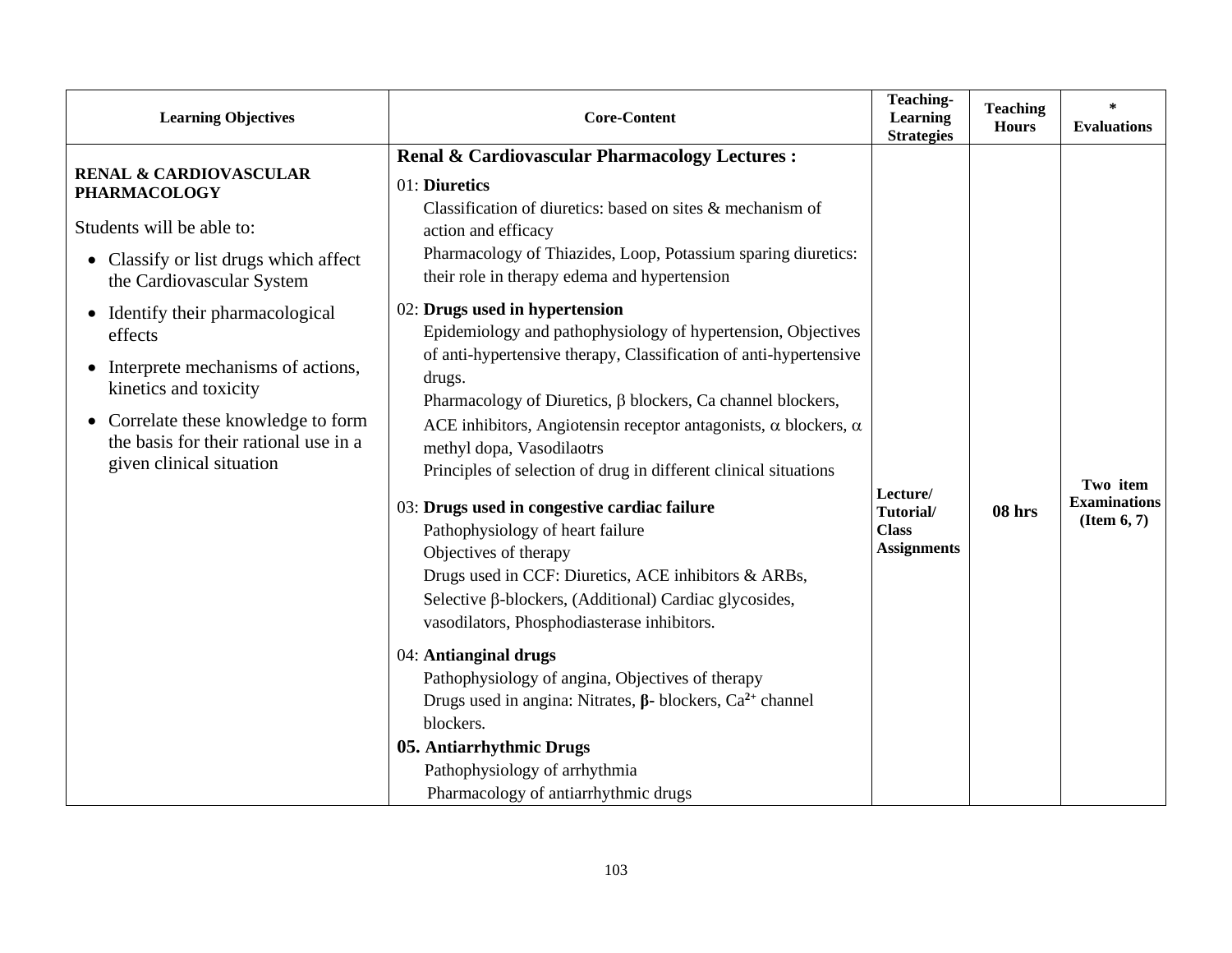| <b>Learning Objectives</b>                                                                                                                                                                                                                                                                                                                      | <b>Core Contents</b>                                                                                                                                                                                                                                                                                                                                                                                                                                                                                                                                                                                                                                                                                                                              | Teaching-<br>Learning<br><b>Strategies</b>                  | <b>Teaching</b><br><b>Hours</b> | $\ast$<br><b>Evaluations</b>               |
|-------------------------------------------------------------------------------------------------------------------------------------------------------------------------------------------------------------------------------------------------------------------------------------------------------------------------------------------------|---------------------------------------------------------------------------------------------------------------------------------------------------------------------------------------------------------------------------------------------------------------------------------------------------------------------------------------------------------------------------------------------------------------------------------------------------------------------------------------------------------------------------------------------------------------------------------------------------------------------------------------------------------------------------------------------------------------------------------------------------|-------------------------------------------------------------|---------------------------------|--------------------------------------------|
| HEMATOPOIETIC PHARMACOLOGY<br>Students will be able to:<br>Classify or list drugs which affect<br>the hematopoietic system<br>Identify their pharmacological<br>effects<br>Interprete mechanisms of actions,<br>kinetics and toxicity<br>Correlate these knowledge to form<br>the basis for their rational use in a<br>given clinical situation | HEMATOPOIETIC PHARMACOLOGY<br>Lectures:<br>01: Anticoagulants & Thrombolytics<br>Pathophysiology of thrombo-embolism<br>Pharmacology of Anti-coagulants: Heparin and LMW<br>heparin, warfarin.<br>Pharmacology of thrombolytics:<br>Streptokinase, Alteplase, Reteplase etc.<br>Antiplatelet drugs<br>02:<br>Pharmacology of low dose aspirin, clopidogrel, glycoprotein<br>IIb/IIIa inhibitors and their role in therapy<br>03: Lipid regulating drugs<br>Pharmacology of statins. fibrates, nicotinic acid, resins etc.<br>04: Drugs for anaemia<br>Pathophysiology of anaemia Pharmacology of hemopoeitics<br>iron, folic acid, vit B12<br>Pharmacology of erythropoietin<br>ADDITIONAL CONTENTS (-SEEMS IRRELEVANT, PLEASE<br><b>DELETE</b> ) | Lecture/<br>Tutorial/<br><b>Class</b><br><b>Assignments</b> | $07$ hrs                        | One item<br><b>Examination</b><br>(Item 8) |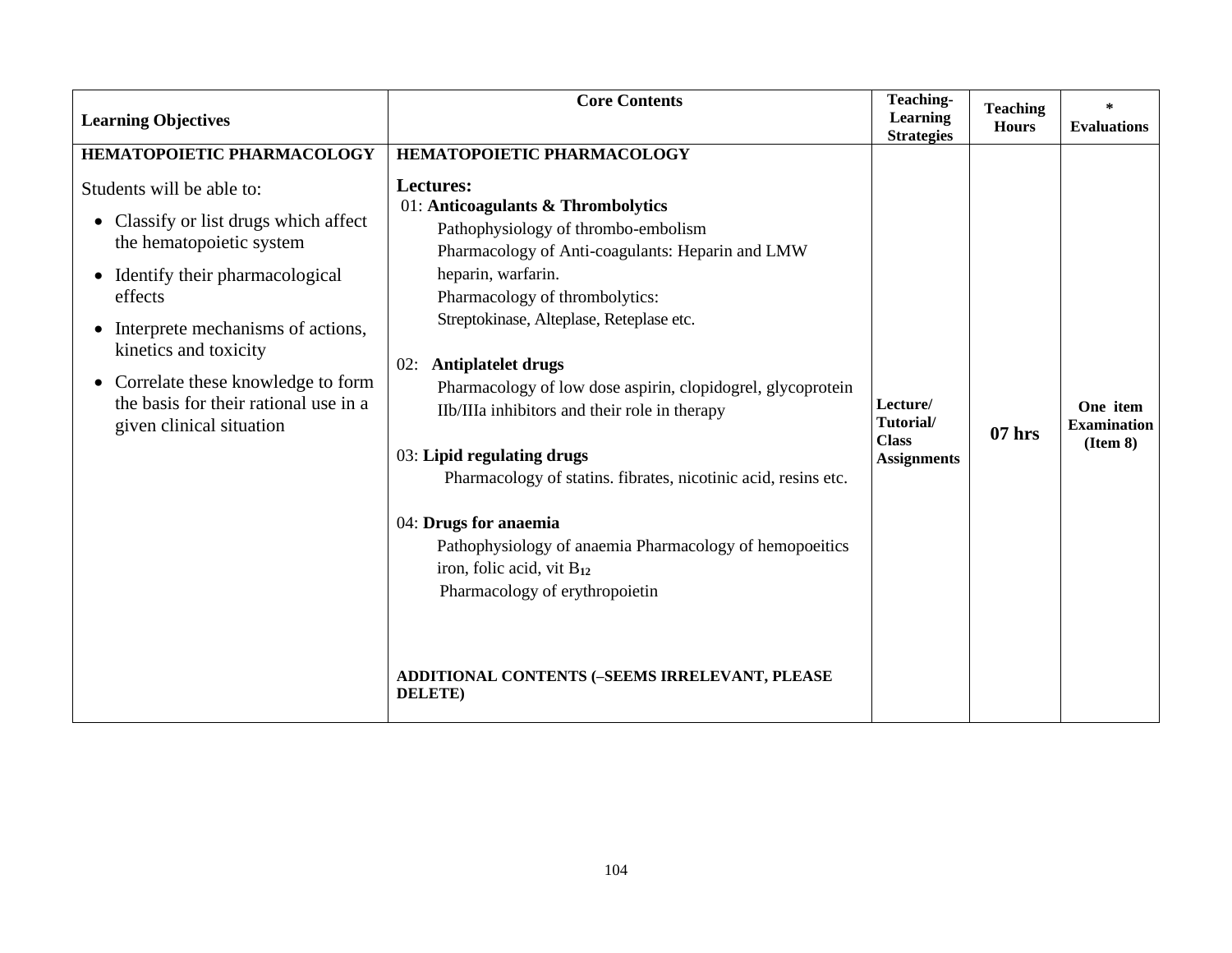| <b>Learning Objectives</b>                                                                                                                                                                                                                                                                                                                                                                                                                                                                                                                                                                                                                                                                                                           | <b>Core Contents</b>                                                                                                                                                                                                                                                                                                                                                                                                                                                                                                                                                                                                                                                                                                                                                                                                                                                                                                                                                                                                                                                            | <b>Teaching-</b><br>Learning<br><b>Strategies</b>            | <b>Teaching</b><br><b>Hours</b> | * Evaluations                              |
|--------------------------------------------------------------------------------------------------------------------------------------------------------------------------------------------------------------------------------------------------------------------------------------------------------------------------------------------------------------------------------------------------------------------------------------------------------------------------------------------------------------------------------------------------------------------------------------------------------------------------------------------------------------------------------------------------------------------------------------|---------------------------------------------------------------------------------------------------------------------------------------------------------------------------------------------------------------------------------------------------------------------------------------------------------------------------------------------------------------------------------------------------------------------------------------------------------------------------------------------------------------------------------------------------------------------------------------------------------------------------------------------------------------------------------------------------------------------------------------------------------------------------------------------------------------------------------------------------------------------------------------------------------------------------------------------------------------------------------------------------------------------------------------------------------------------------------|--------------------------------------------------------------|---------------------------------|--------------------------------------------|
| <b>ENDOCRINE PHARMACOLOGY</b><br>At the end of the session the students<br>will be able to:<br>■ understand the physiology of endocrine<br>and metabolic systems<br>• List the pancreatic islet hormones and<br>understand their role in the control of<br>blood glucose; define and classify<br>diabetes; understand the diagnostic<br>criteria and monitoring tests and<br>describe the pharmacology of insulin<br>and oral antidiabetic drugs.<br>• List and describe the physiology of<br>adrenocortical hormones. Identify the<br>synthesis inhibitors & their role in<br>therapy; describe the pharmacology of<br>adrenocorticosteroids to assess their<br>role in therapy as anti-inflammatory<br>and immunosuppressive drugs | <b>Endocrine Pharmacology</b><br><b>Lectures:</b><br>01: Endocrine Pancreas and control<br>of blood glucose<br>Islet hormones, control of blood glucose<br>Diabetes mellitus - types, diagnostic criteria,<br>monitoring<br>Insulin & preparations<br>Oral Hypoglycemic agents<br>Hypoglycemic reactions & management<br>02: Adrenal cortex and drugs used in therapy<br>Adrenocortical hormones: synthesis & blockers;<br>Control of secretion, mechanism of action<br>Pharmacological actions, uses and preparations<br>Adverse effects<br>03: Reproductive system<br>Hormonal control of female reproductive system<br>Estrogens & anti-estrogens<br>Progesterone & anti-progesterone<br>Hormone replacement therapy (HRT)<br>Drugs used for contraception<br>04: The Uterus<br>Drugs that stimulate uterine contraction<br>(oxytocics)<br>Drugs that inhibit uterine contraction<br>05: The Thyroid<br>Synthesis, storage $\&$ secretion of thyroid<br>hormones<br>Thyroid functions & regulations<br>Abnormalities of thyroid function<br>Drugs used in disease of thyroid | Lectures/<br>Practicals/<br>Tutorials/<br><b>Assignments</b> | $07$ hrs                        | One item<br><b>Examination</b><br>(Item 9) |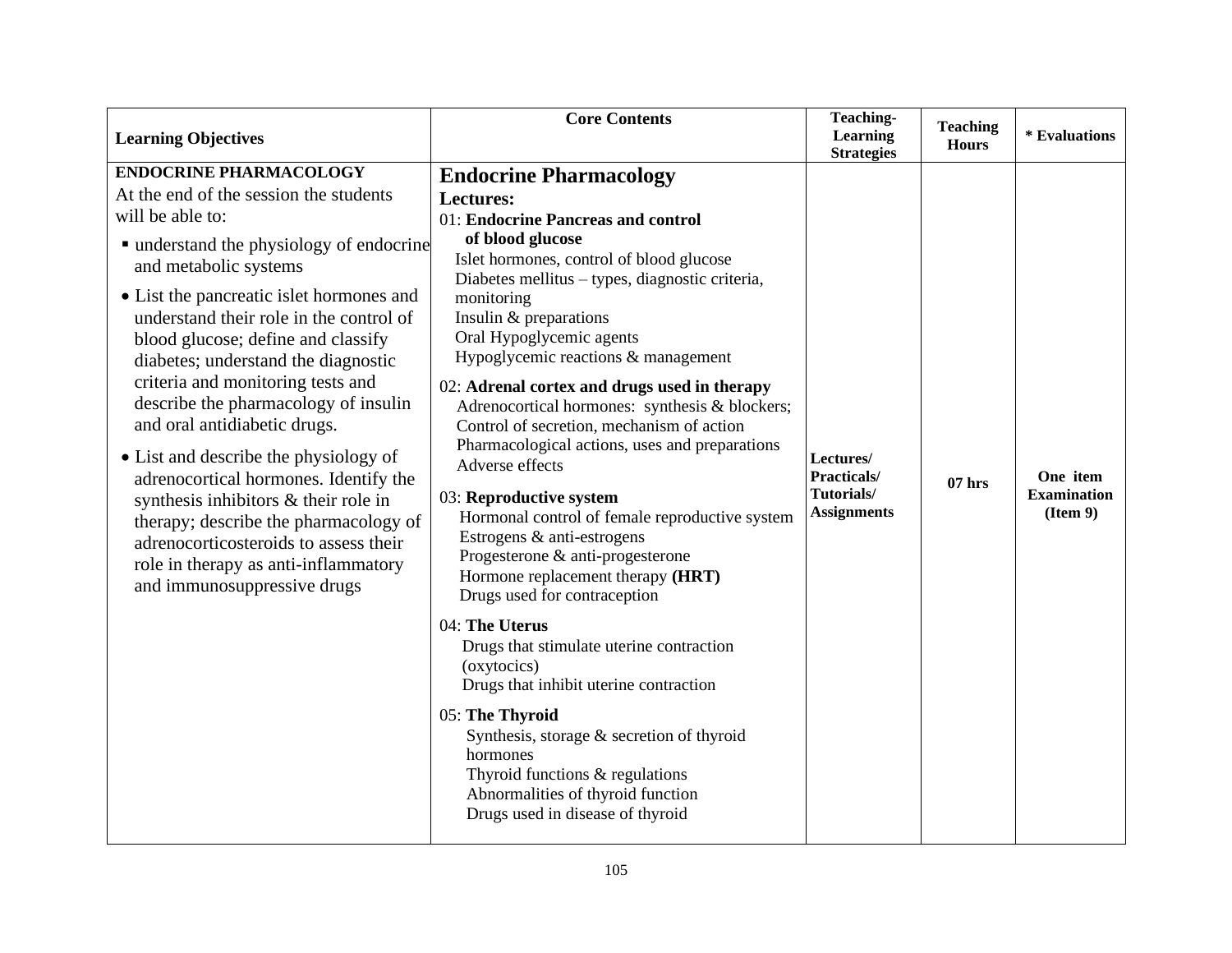| <b>Learning Objectives</b>                                                                                                                                                                                                                                                                                                                                                           | <b>Core Contents</b>                                                                                                                                                                                                                                                                                                                                                                                                                                                                                                                                                                                                                                                                                                                                                               | <b>Teaching-</b><br><b>Learning</b><br><b>Strategies</b>   | <b>Teaching</b><br><b>Hours</b> | * Evaluations                               |
|--------------------------------------------------------------------------------------------------------------------------------------------------------------------------------------------------------------------------------------------------------------------------------------------------------------------------------------------------------------------------------------|------------------------------------------------------------------------------------------------------------------------------------------------------------------------------------------------------------------------------------------------------------------------------------------------------------------------------------------------------------------------------------------------------------------------------------------------------------------------------------------------------------------------------------------------------------------------------------------------------------------------------------------------------------------------------------------------------------------------------------------------------------------------------------|------------------------------------------------------------|---------------------------------|---------------------------------------------|
| <b>Gastrointestinal</b><br>Pharmacology<br>Students will be able to:<br>• Classify or list the drugs affecting GIT<br>• Identify pharmacological effects of the<br>drugs<br>• Interpret the mechanism of action,<br>kinetics of the drugs and their toxicity<br>• Correlate the gained knowledge to form<br>the basis for rational use of medicines in<br>a given clinical situation | <b>Gastrointestinal Pharmacology</b><br><b>Lectures</b><br>01: Drugs used in Peptic ulcer<br>Pathophysiology of peptic ulcer<br>Therapeutic goal and approach<br>Antacids, H <sub>2</sub> - blockers, Proton pump inhibitors,<br>gastric cytoprotective agents, Helicobactor<br>pylori eradication regimen Gastroprokinetic<br>drugs and other agents<br>02: Drugs to treat diarrhoea<br>Epideiology, Principles of management Fluid<br>and electrolyte replacement Selection of route<br>and preparations<br>ORS and different IV fluids<br>Role of Antimicrobial drugs<br>Antimotility drugs<br>03: Drugs used in helminthiasis<br>04: Laxatives<br>05: Drugs for Inflammatory Bowel Diseases (IBS)<br>& Irritable Bowel Syndrome (IBS)<br>06: Anti-emetic and Pro-kinetic drugs | Lecture/<br>Tutorial/<br><b>Class</b><br><b>Assignment</b> | $06$ hrs                        | One item<br><b>Examination</b><br>(Item 10) |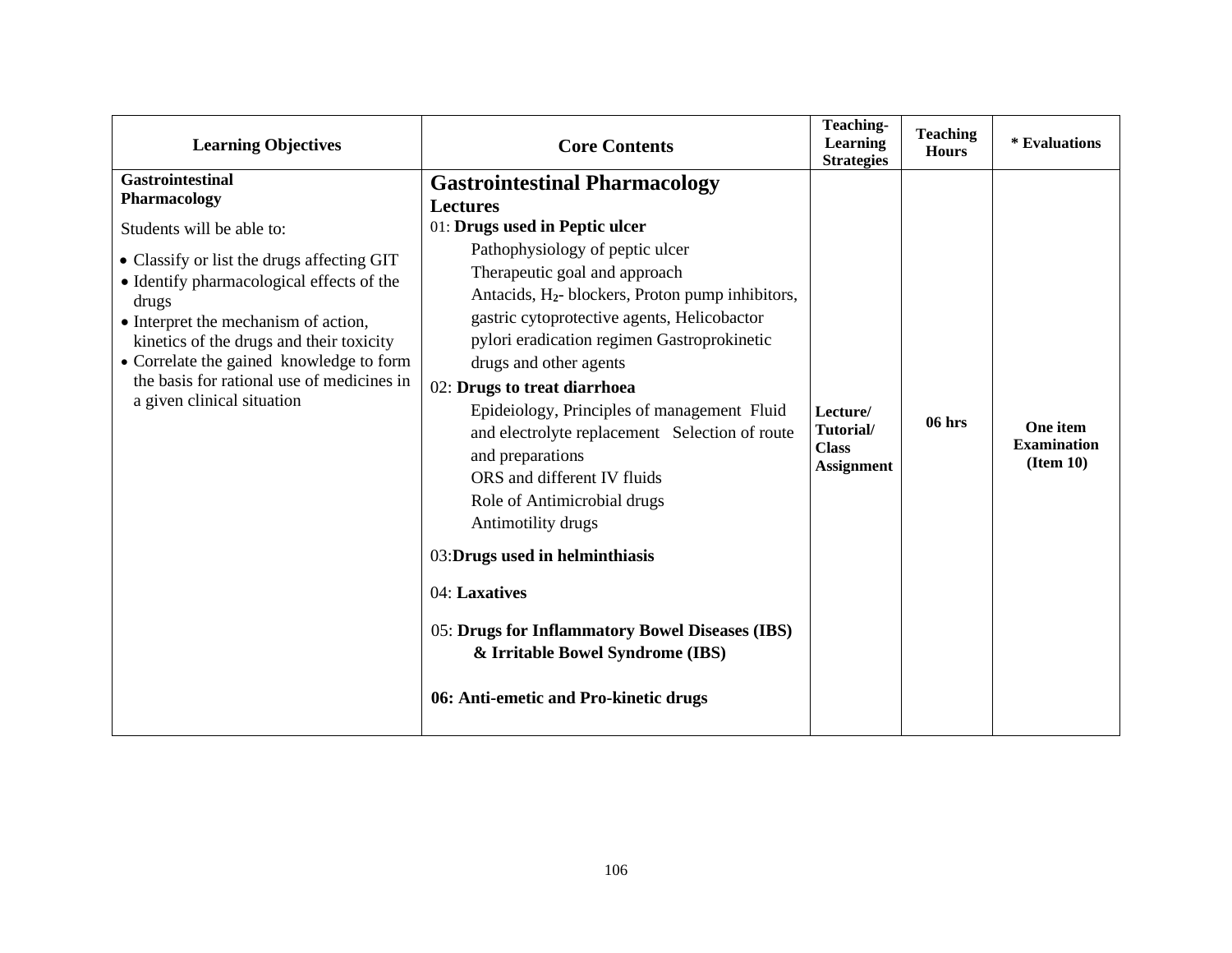| <b>Learning Objectives</b><br><b>Core Contents</b><br><b>Teaching-</b><br><b>Teaching</b><br>∗<br><b>Learning</b><br><b>Hours</b><br><b>Evaluations</b><br><b>Strategies</b><br><b>Pharmacology of Drugs Acting on CNS</b><br><b>Central Nervous System</b><br><b>Lectures:</b><br>Students will be able to:<br>01: Introduction to CNS Drugs<br>Classify or list of drugs acting on<br>$\bullet$<br>Neurotransmitters of CNS (distribution, ion channel)<br><b>Central Nervous System</b><br>general characteristics of CNS drugs<br>Explain the mechanisms of action,<br>$\bullet$<br>02: Opioid analgesic<br>kinetics and toxicity of these<br>Pathophysiology of pain, Pain pathway, endogenous opioids<br>drugs<br>and opioid receptors<br>• Describe the uses, administration,<br>Opioids: morphine, codeine, pethedine, tramadol, fentanyl used<br>Lecture/<br>Three item<br>adverse effects & precautions of<br>as analgesics compared.<br>$15$ hrs<br><b>Tutorial/Class</b><br><b>Examinations</b><br>drugs used in diseases of CNS<br>Role of morphine in myocardial infarction and pulmonary<br><b>Assignment</b><br>(Item 11, 12,<br>edema.<br>13)<br>Other clinical uses of opioids<br>03: Anxiolytics and hypnotics<br>Pathophysiology of sleep<br>Benzodiazepines and other non-BDZ sedative-hypnotics<br>Centrally acting muscle relaxants<br>04: Antidepressant drugs<br>Neurochemical basis of depression<br>TCAs, SSRIs, MAOIs and other atypical antidepressants, Anti-<br>manic drugs<br>05: Antipsychotic drugs<br>Neurochemical basis of psychosis<br>Pharmacology of anti-psychotic drugs:<br>06: Local anaesthetic<br>Drugs, mechanism of action, techniques of local anaesthesia,<br>uses and hazards | тегт п |  |  |
|---------------------------------------------------------------------------------------------------------------------------------------------------------------------------------------------------------------------------------------------------------------------------------------------------------------------------------------------------------------------------------------------------------------------------------------------------------------------------------------------------------------------------------------------------------------------------------------------------------------------------------------------------------------------------------------------------------------------------------------------------------------------------------------------------------------------------------------------------------------------------------------------------------------------------------------------------------------------------------------------------------------------------------------------------------------------------------------------------------------------------------------------------------------------------------------------------------------------------------------------------------------------------------------------------------------------------------------------------------------------------------------------------------------------------------------------------------------------------------------------------------------------------------------------------------------------------------------------------------------------------------------------------------------------------------------------------------------------------------|--------|--|--|
|                                                                                                                                                                                                                                                                                                                                                                                                                                                                                                                                                                                                                                                                                                                                                                                                                                                                                                                                                                                                                                                                                                                                                                                                                                                                                                                                                                                                                                                                                                                                                                                                                                                                                                                                 |        |  |  |
|                                                                                                                                                                                                                                                                                                                                                                                                                                                                                                                                                                                                                                                                                                                                                                                                                                                                                                                                                                                                                                                                                                                                                                                                                                                                                                                                                                                                                                                                                                                                                                                                                                                                                                                                 |        |  |  |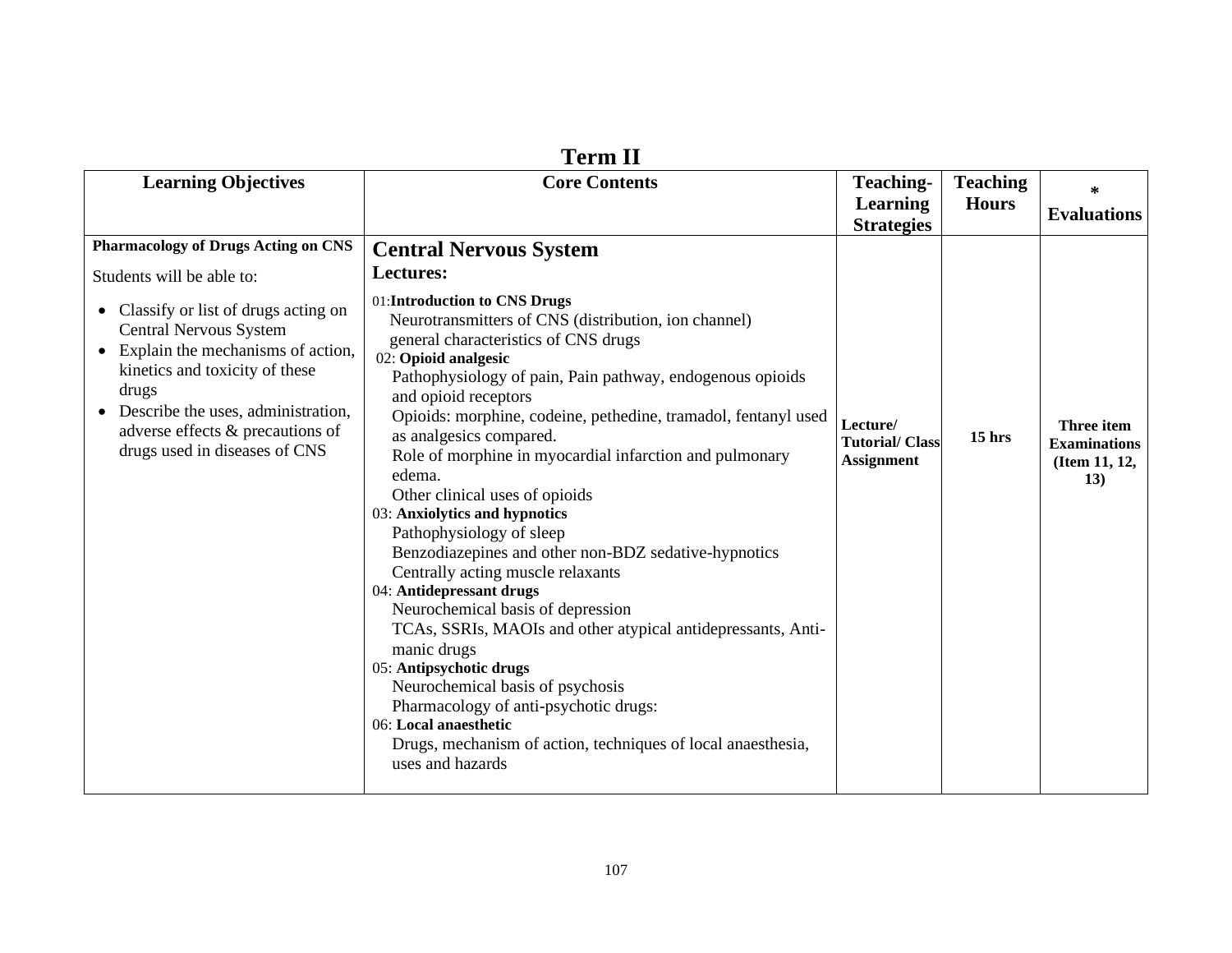| <b>Learning Objectives</b> | <b>Core Contents</b>                                                | <b>Teaching-</b><br><b>Learning</b><br><b>Strategies</b> | <b>Teaching</b><br><b>Hours</b> | ∗<br><b>Evaluations</b> |
|----------------------------|---------------------------------------------------------------------|----------------------------------------------------------|---------------------------------|-------------------------|
|                            | 07: General anaesthetics                                            |                                                          |                                 |                         |
|                            | Principles of General Anaesthesia                                   |                                                          |                                 |                         |
|                            | Preanaesthetic medication, Balanced Anaesthesia                     |                                                          |                                 |                         |
|                            | Induction & Maintenance: Intravenous anaesthetics                   |                                                          |                                 |                         |
|                            | &Inhalation anaesthetics (nitrous oxides, halothane, fluranes)      |                                                          |                                 |                         |
|                            | 08: Skeletal muscle relaxation<br>Depolarizing and Non depolarizing |                                                          |                                 |                         |
|                            | 09: Antiparkinsonian Drugs                                          |                                                          |                                 |                         |
|                            | Pathophysiology of Parkinson's diseases                             |                                                          |                                 |                         |
|                            | Pharmacology of antiparkinsonian drugs                              |                                                          |                                 |                         |
|                            | 10: Antiepileptics/Anticonvulsants                                  |                                                          |                                 |                         |
|                            | Pathophysiology of epilepsy                                         |                                                          |                                 |                         |
|                            | Pharmacology of antiepileptic drugs                                 |                                                          |                                 |                         |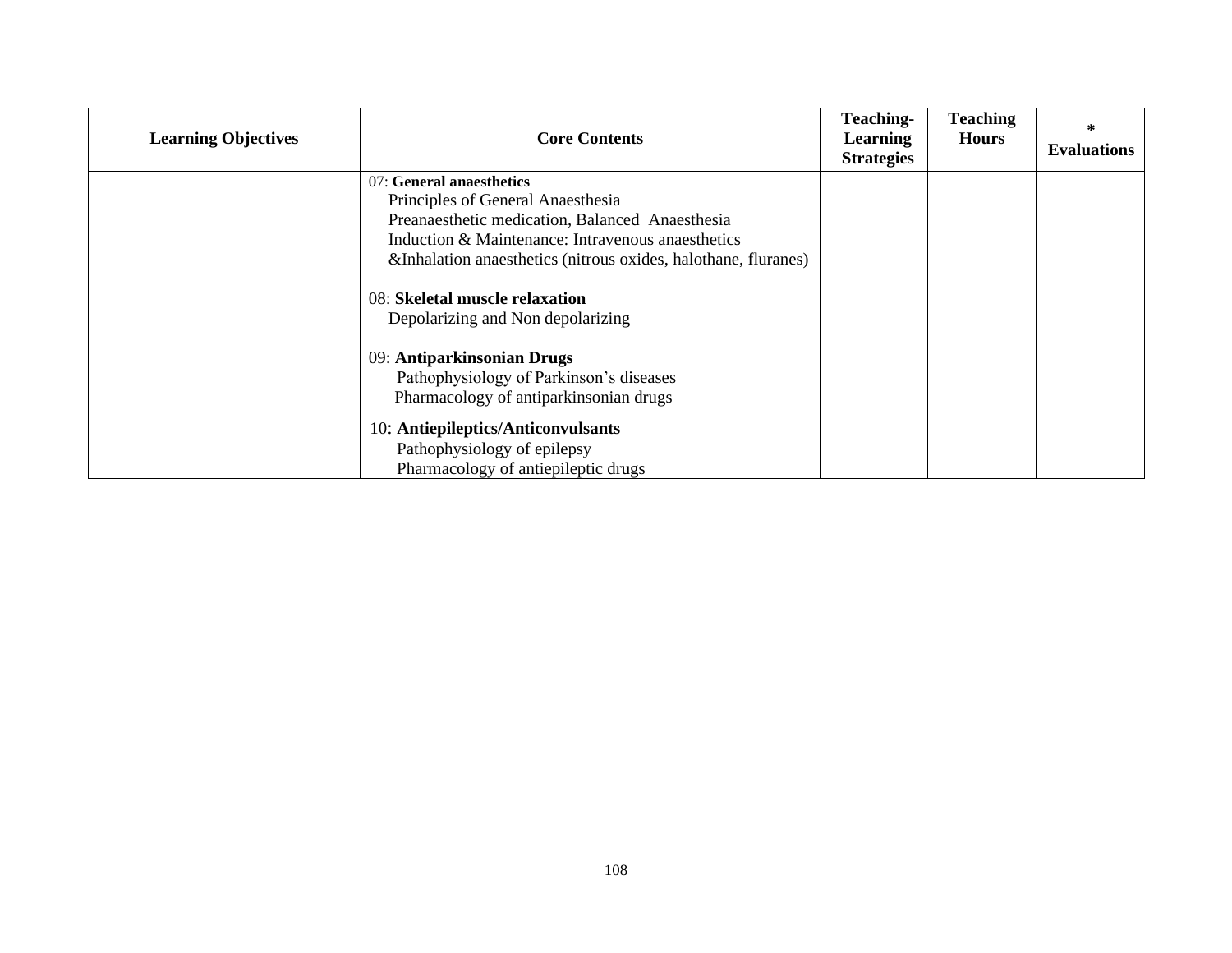| <b>Learning Objectives</b>                                                                                                                                                                                                                                                                                                                                  | <b>Core-Content</b>                                                                                                                                                                                                                                                                                                                                                                                                                                                                                                                                                                                                                                                                                                                                                                                                                                                                                                                                                                          | <b>Teaching-</b><br><b>Learning</b><br><b>Strategies</b>   | <b>Teaching</b><br><b>Hours</b> | $\ast$<br><b>Evaluations</b>                |
|-------------------------------------------------------------------------------------------------------------------------------------------------------------------------------------------------------------------------------------------------------------------------------------------------------------------------------------------------------------|----------------------------------------------------------------------------------------------------------------------------------------------------------------------------------------------------------------------------------------------------------------------------------------------------------------------------------------------------------------------------------------------------------------------------------------------------------------------------------------------------------------------------------------------------------------------------------------------------------------------------------------------------------------------------------------------------------------------------------------------------------------------------------------------------------------------------------------------------------------------------------------------------------------------------------------------------------------------------------------------|------------------------------------------------------------|---------------------------------|---------------------------------------------|
| Student will be able to<br>describe: the role of<br>$\bullet$<br>biogenic amines $\&$<br>prostaglandins in health $\&$<br>diseases<br>explain their mechanism of<br>actions, pharmacological<br>effects, kinetics and toxicity<br>correlate these knowledge<br>$\bullet$<br>to form the basis for<br>rational use of drugs in a<br>given clinical situation | Autacoids and drugs used in inflammation<br><b>Lectures:</b><br>01: Autacoids<br>Definition and lists of autacoids<br>Histamine: synthesis, storage & release, pharmacological actions<br>& physiological role<br>Histamine antagonist: $H_1$ antagonists: classification, role in allergic<br>conditions & other clinical uses and adverse reactions<br>H <sub>2</sub> -receptor antagonists: role in peptic ulcer (covered with GIT)<br>Pharmacology)<br>02: Ecosanoids<br>Prostaglandins, Leukotrienes, Platelet Activating Factor (PAF)<br>Synthetic pathways & antagonists<br>Physiological roles, pharmacological actions and possible<br>clinical uses of synthetic analogues and antagonists<br>03: NSAIDs / Non-opioid analgesics delete red part* of the line<br>Paracetamol (mechanism of antipyretic and analgesic action,<br>adverse effects)<br>Other NSAIDs (mechanism of action, adverse effects and<br>precaution)<br>Selective COX II inhibitors<br>04. Drugs for Migraine | Lecture/<br>Tutorial/<br><b>Class</b><br><b>Assignment</b> | 06 hrs                          | One item<br><b>Examination</b><br>(Item 14) |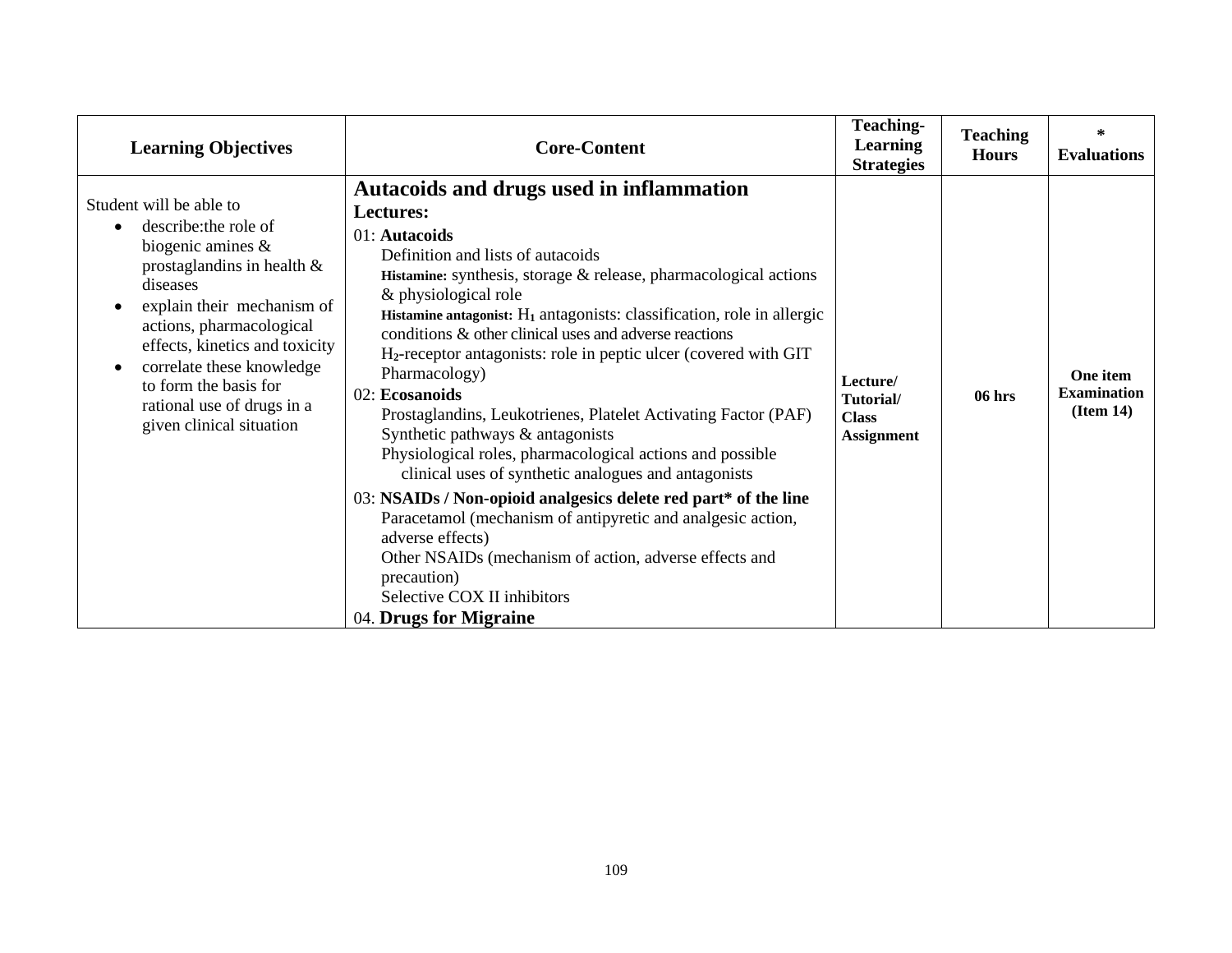| <b>Learning Objectives</b>                                          | <b>Core Contents</b>                                                    | Teaching-                         |                       | $\ast$                                 |
|---------------------------------------------------------------------|-------------------------------------------------------------------------|-----------------------------------|-----------------------|----------------------------------------|
|                                                                     |                                                                         | Learning<br><b>Strategies</b>     | <b>Teaching Hours</b> | <b>Evaluations</b>                     |
| <b>CHEMOTHERAPY</b>                                                 | <b>CHEMOTHERAPY</b>                                                     |                                   |                       |                                        |
| Students will be able to:                                           | Lectures:                                                               |                                   |                       |                                        |
|                                                                     | 01: Introduction                                                        |                                   |                       |                                        |
| • Classify or list each group/class                                 | General concept, Mode of action &                                       |                                   |                       |                                        |
| of antimicrobial drugs                                              | Classification of antimicrobials<br>Principles of antimicrobial therapy |                                   |                       |                                        |
| $\bullet$ Understand & explain the                                  | 02: Drug Resistance                                                     |                                   |                       |                                        |
| mechanism of action, kinetics                                       | Mechanism of development of drug resistance by                          |                                   |                       |                                        |
| and toxicity of the antimicrobial                                   | microbes                                                                |                                   |                       |                                        |
| drugs                                                               | 03: Cell wall synthesis inhibitors                                      |                                   |                       |                                        |
|                                                                     | Penicillins                                                             |                                   |                       |                                        |
| • Describe the clinical uses,                                       | Cephalosporins                                                          |                                   |                       |                                        |
| administration, adverse effects of                                  | Other $\beta$ -lactams                                                  |                                   |                       |                                        |
| different antimicrobial drugs                                       | Non $\beta$ -lactam antibiotics                                         |                                   |                       |                                        |
| used in different clinical                                          | 04: Protein Synthesis Inhibitors                                        |                                   |                       |                                        |
| situations and the precautions<br>that should be taken before their | Aminoglycosides<br>Tetracyclines                                        | Lecture/                          | $25$ hrs              | <b>Five item</b><br><b>Examination</b> |
| use                                                                 | Macrolides                                                              | Tutorial/                         |                       | (Item 15, 16,                          |
|                                                                     | Chloramphenicol                                                         | <b>Class</b><br><b>Assignment</b> |                       | 17,18,19)                              |
| • Correlate the gained knowledge                                    | Newer Protein synthesis inhibitors                                      |                                   |                       |                                        |
| to form the basis for rational use                                  | 05: Sulfonamides & Cotrimoxazole                                        |                                   |                       |                                        |
| of medicines in a given clinical                                    | Sulfonamides combinations, Topical uses                                 |                                   |                       |                                        |
| situation                                                           | Cotrimoxazole                                                           |                                   |                       |                                        |
|                                                                     | 06: Quinolones & Fluoroquinolones                                       |                                   |                       |                                        |
|                                                                     | 07: Anti Amoebic Drugs: Metronidazole and other uses of                 |                                   |                       |                                        |
|                                                                     | Metronidazole                                                           |                                   |                       |                                        |
|                                                                     | 08: Drugs used in Tuberculosis                                          |                                   |                       |                                        |
|                                                                     | 09: Drugs used in Leprosy                                               |                                   |                       |                                        |
|                                                                     | 10: Drugs used in Malaria & Kala-Azar                                   |                                   |                       |                                        |
|                                                                     | 11: Drugs used in Fungal Infections                                     |                                   |                       |                                        |
|                                                                     | 12: Drugs used in Viral Infections                                      |                                   |                       |                                        |
|                                                                     | 13: Cancer Chemotherapy                                                 |                                   |                       |                                        |
|                                                                     | 14. Anti Helminthic Drugs                                               |                                   |                       |                                        |
|                                                                     |                                                                         |                                   |                       |                                        |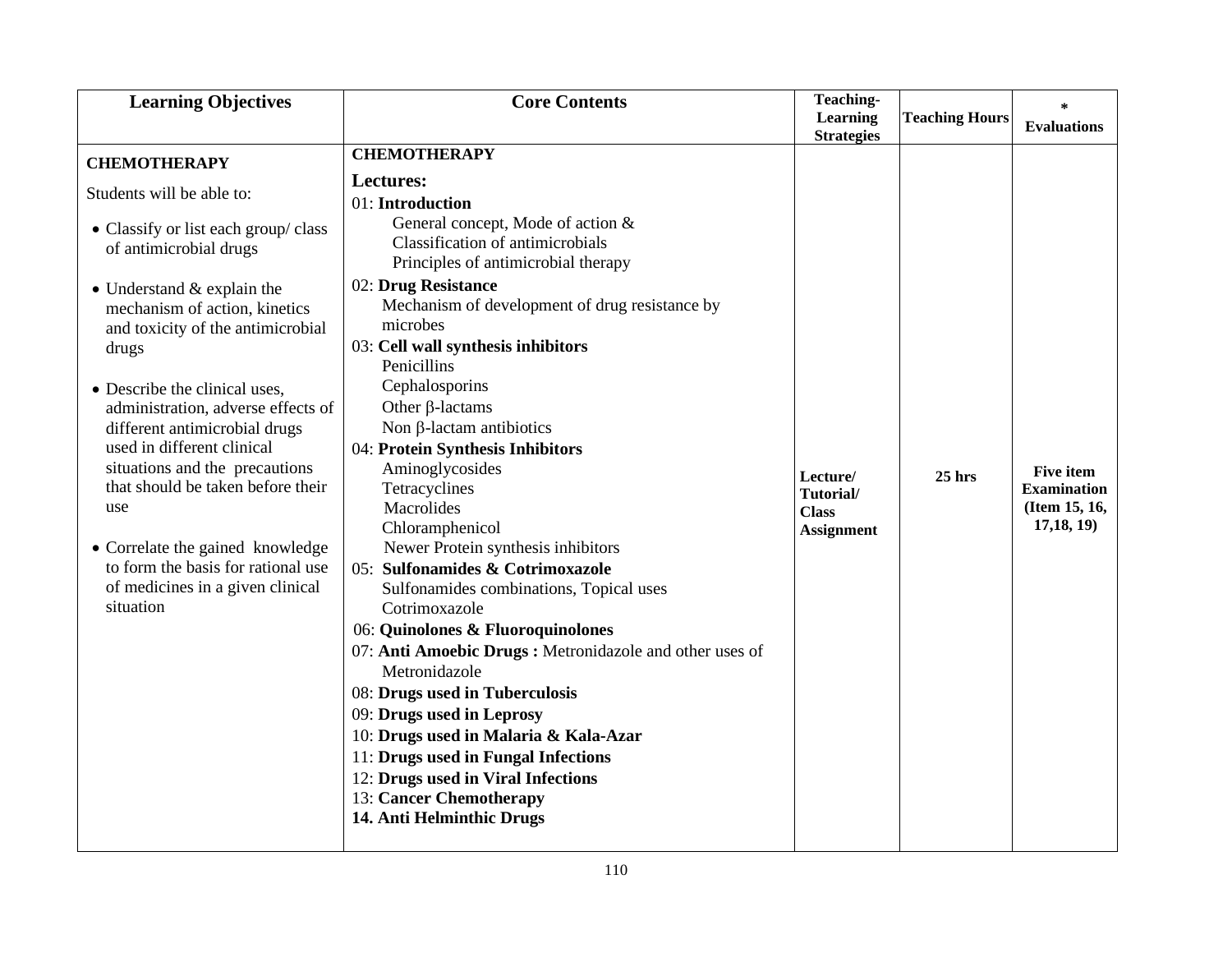| <b>Learning Objectives</b>                                                                                                                                                                                                                                                                                                                                                                                                                                               | <b>Core Contents</b>                                                                                                                                                                                                                                                                                                                                                                                                                                                                                                                                                                                                                                                                                                         | Teaching-<br>Learning<br><b>Strategies</b>                 | <b>Teaching Hours</b> | * Evaluations                               |
|--------------------------------------------------------------------------------------------------------------------------------------------------------------------------------------------------------------------------------------------------------------------------------------------------------------------------------------------------------------------------------------------------------------------------------------------------------------------------|------------------------------------------------------------------------------------------------------------------------------------------------------------------------------------------------------------------------------------------------------------------------------------------------------------------------------------------------------------------------------------------------------------------------------------------------------------------------------------------------------------------------------------------------------------------------------------------------------------------------------------------------------------------------------------------------------------------------------|------------------------------------------------------------|-----------------------|---------------------------------------------|
| <b>CLINICAL PHARMACOLOGY</b><br>Students will be able to:<br>• state the principles of rational<br>prescription<br>• identify means of irrational<br>prescribing and consequences<br>• take measures to prevent<br>irrational prescribing<br>• select essential drugs in common<br>diseases from EDL<br>• select $P$ drug – in some clinical<br>situation<br>• correlate these knowledge to<br>form the basis for rational use of<br>drugs in a given clinical situation | <b>CLINICAL PHARMACOLOGY</b><br><b>Lectures:</b><br>01: Rational Prescribing<br>General Principles, cuses $&$ consequences of<br>irrational prescribing, Measures to prevent<br>irrational prescribing<br>02: Essential Drug concept<br>Definition, Selection criteria, Essential Drug List<br>Rationale for prescribing from this Drug List<br>03: 'P' Drug concept<br>Definition, Selection criteria, selection of 'P'<br>Drug for some clinical situations<br>04: Drug selection for some special clinical<br>conditions: Pregnancy, Lactating mother,<br>elderly, children, renal / hepatic failure or<br>impairment<br>05: Anti Microbial Resistance and how to<br>overcome the indiscriminate use of<br>antimicrobials | Lecture/<br>Tutorial/<br><b>Class</b><br><b>Assignment</b> | $04$ hrs              | One item<br><b>Examination</b><br>(Item 20) |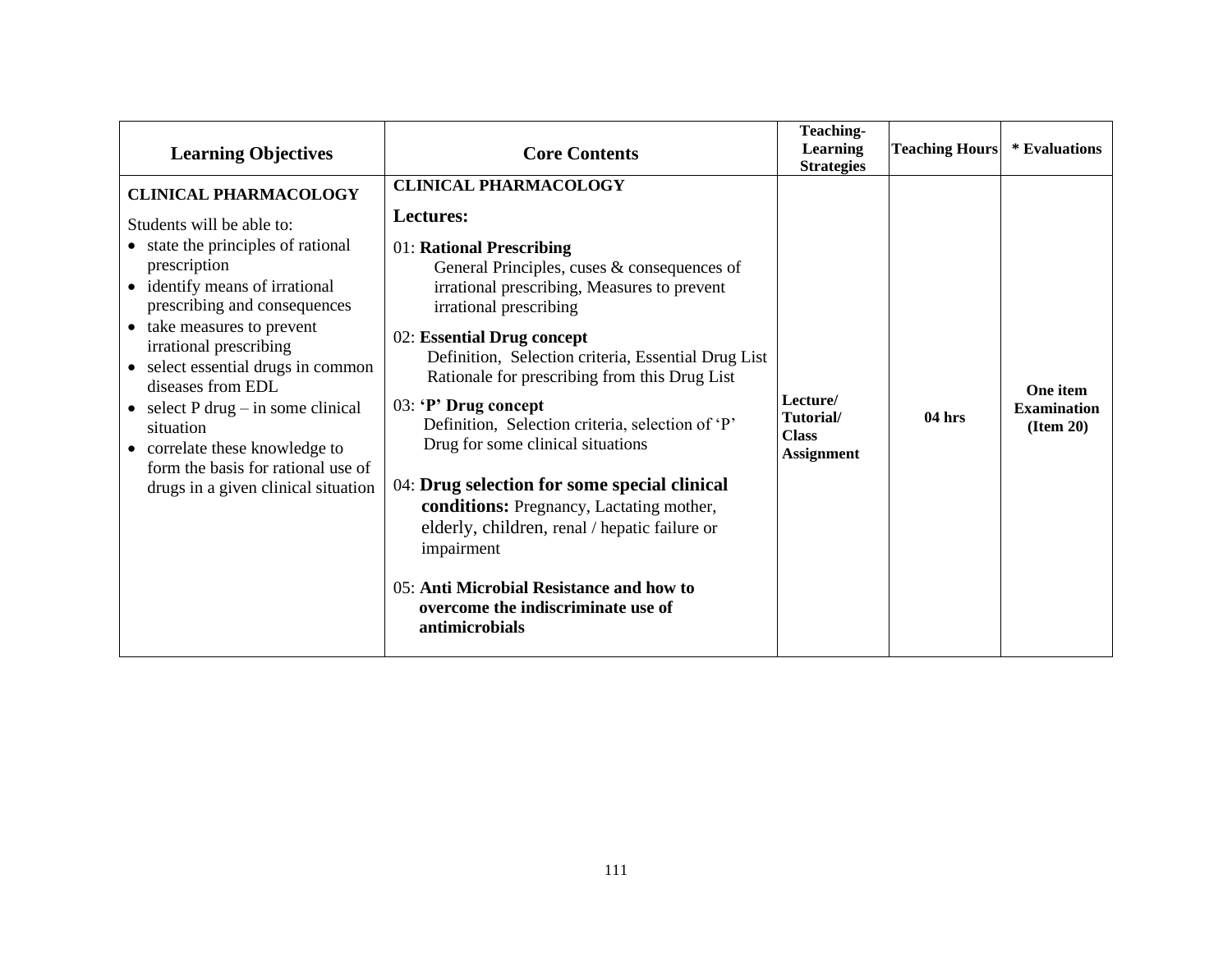# **Pharmacology Practicals**

| <b>Learning Objectives</b>                                                             | <b>Core Contents</b>                                                                                                            | <b>Teaching</b><br><b>Hours</b> |
|----------------------------------------------------------------------------------------|---------------------------------------------------------------------------------------------------------------------------------|---------------------------------|
| <b>GENERAL PRINCIPLES OF</b>                                                           | <b>GENERAL PRINCIPLES OF PHARMACOLOGY</b>                                                                                       |                                 |
| <b>PHARMACOLOGY</b>                                                                    | 1. Prescription writing                                                                                                         |                                 |
| PRACTICALS:<br>Laboratory experiments and demonstrations                               | Format, legal & ethical aspects, drug nomenclature, compliance and<br><b>Exercise on Prescription Writing</b>                   | $05$ hrs                        |
| have been designed to help students to<br>achieve:                                     | 2. Drug Dosage Formultions                                                                                                      |                                 |
| - the ability to relate the principles and<br>concepts to specific clinical situations | Source & Routes of drug administration<br>Drug Formulation & Delivery Techniques<br><b>Exercise on Drug Dosage Formulations</b> | $05$ hrs                        |
| At the end of the course, students shall be                                            | 3. Clinical Pharmacokinetics                                                                                                    |                                 |
| able to:                                                                               | <b>Study of Time-Plasma Concentration Curves</b>                                                                                | $04$ hrs                        |
| • identify different dosage formulations<br>and their usage                            | Determination of $t_{1/2}$ , $V_d$ , Cl, $K_e$ , steady-state concentration,<br>Loading & Maintenance dose                      |                                 |
| • understand, interpret and analyze<br>experimental data relating to drug              | 4. Study of Pharmacodynamics                                                                                                    |                                 |
| disposition                                                                            | i. Study of Dose Response Relationship                                                                                          | $04$ hrs                        |
| • perform experiments using isolated<br>animal tissues to understand drug action       | Construction of Log Dose-Response Curves<br>ii. Study of Drug Antagonism                                                        |                                 |
|                                                                                        | Construction of Log Dose-Response Curves in presence of<br>Antagonists                                                          |                                 |
|                                                                                        | 5. Adverse drug Reaction - Exercise on ADRs reporting & monitoring                                                              | 04 hrs                          |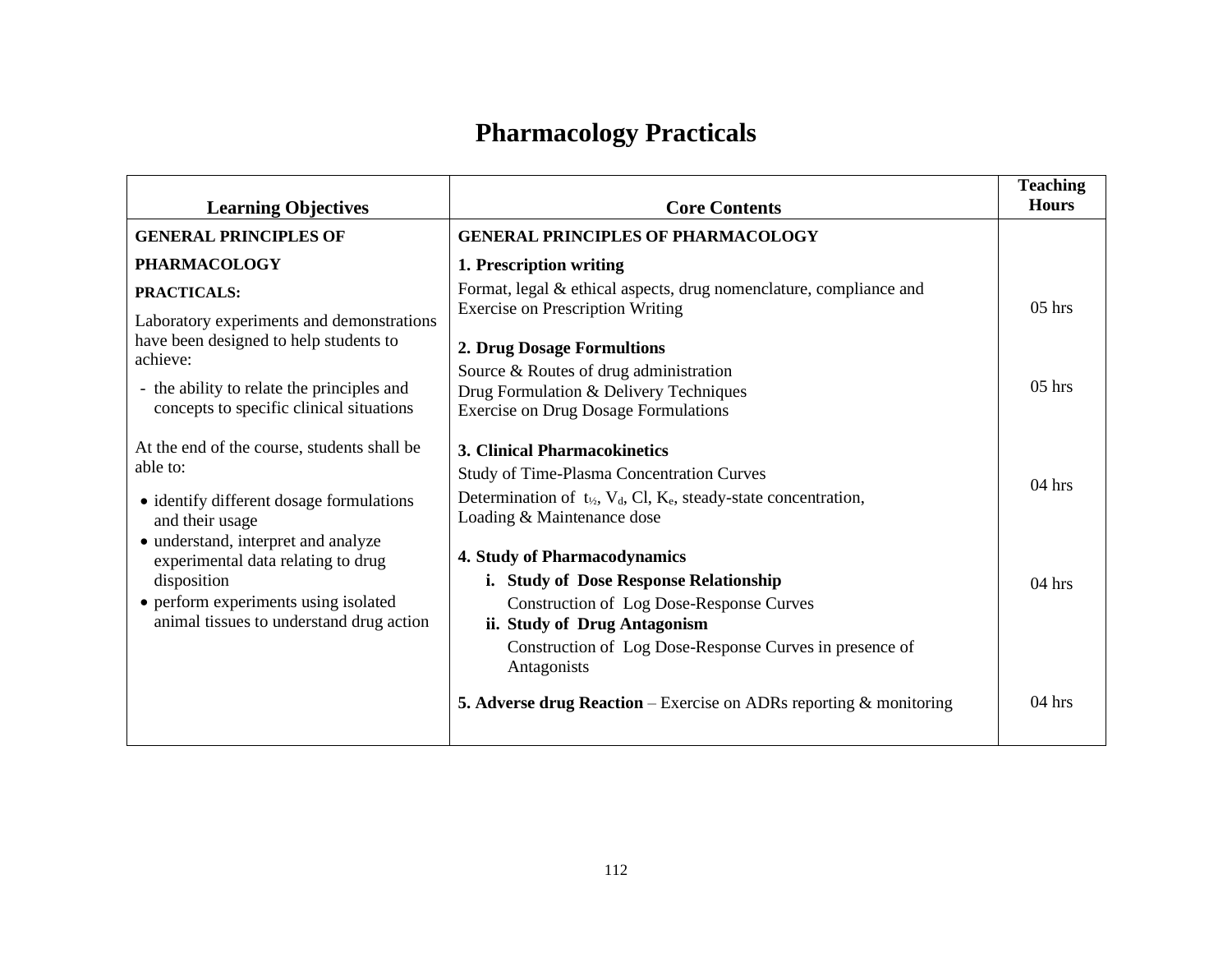| <b>Learning Objectives</b>                                                                                                                         | <b>Core Contents</b>                                                                                                                                                                                                              |                                 |
|----------------------------------------------------------------------------------------------------------------------------------------------------|-----------------------------------------------------------------------------------------------------------------------------------------------------------------------------------------------------------------------------------|---------------------------------|
| <b>AUTONOMIC PHARMACOLOGY</b>                                                                                                                      | <b>AUTONOMIC PHARMACOLOGY</b>                                                                                                                                                                                                     |                                 |
| PRACTICALS:<br>Laboratory experiments and demonstrations<br>have been designed to help students to<br>achieve:                                     | 1. Interpretation of Tracings on Blood Pressure<br>Demonstration of presence of Autonomic receptors                                                                                                                               | $06$ hrs                        |
| - the ability to relate the principles and<br>concepts to specific clinical situations<br>At the end of the session, students shall be<br>able to: | 2. Study of Effect of Drugs on Skeletal Neuromuscular Junction<br>Demonstration of presence of Nicotinic receptors & effect of<br>competitive reversible $\&$ irreversible neuromuscular blockers on them                         | $02$ hrs                        |
| · understand, interpret and analyze<br>experimental data relating to drug<br>disposition<br>• perform experiments using isolated animal            |                                                                                                                                                                                                                                   |                                 |
| tissues to understand drug action                                                                                                                  |                                                                                                                                                                                                                                   |                                 |
| <b>Learning Objectives</b>                                                                                                                         | <b>Core Contents</b>                                                                                                                                                                                                              | <b>Teaching</b><br><b>Hours</b> |
| <b>CLINICAL PHARMACOLOGY</b>                                                                                                                       | <b>CLINICAL PHARMACOLOGY</b>                                                                                                                                                                                                      |                                 |
| PRACTICALS:                                                                                                                                        | 1. Drug Information Sources                                                                                                                                                                                                       | $05$ hrs                        |
| Exercises have been designed to help students<br>to understand the principles and concepts<br>related to rational prescription.                    | Acomparative study of the 'Prescribing binformation of Drugs' as<br>probided by the Manufacturers' Product Literatures and the<br>authentic Drug Compendia ( British National Formulary/<br><b>Bangladesh National Formulary)</b> |                                 |
| At the end of the session, students shall be<br>able to:                                                                                           | 2. Essential Drug Concept<br><b>Exercise on selection Essential Drugs</b>                                                                                                                                                         | $05$ hrs                        |
| • evaluate drug information sources<br>• understand the principles of rational<br>prescription & essential drug concept<br>$\bullet$ select P drug | 'P Drug' Concept<br>3.<br>Exercise on selection 'P Drugs for different clinical situations<br>& preparation of student formulary                                                                                                  | $04$ hrs                        |
| • interprete and analyse the prescription<br>supplied                                                                                              | 4. Prescription Audit<br>Exercise on 'Prescription Audit' using INRUD indicators                                                                                                                                                  | 06 hrs                          |
|                                                                                                                                                    |                                                                                                                                                                                                                                   |                                 |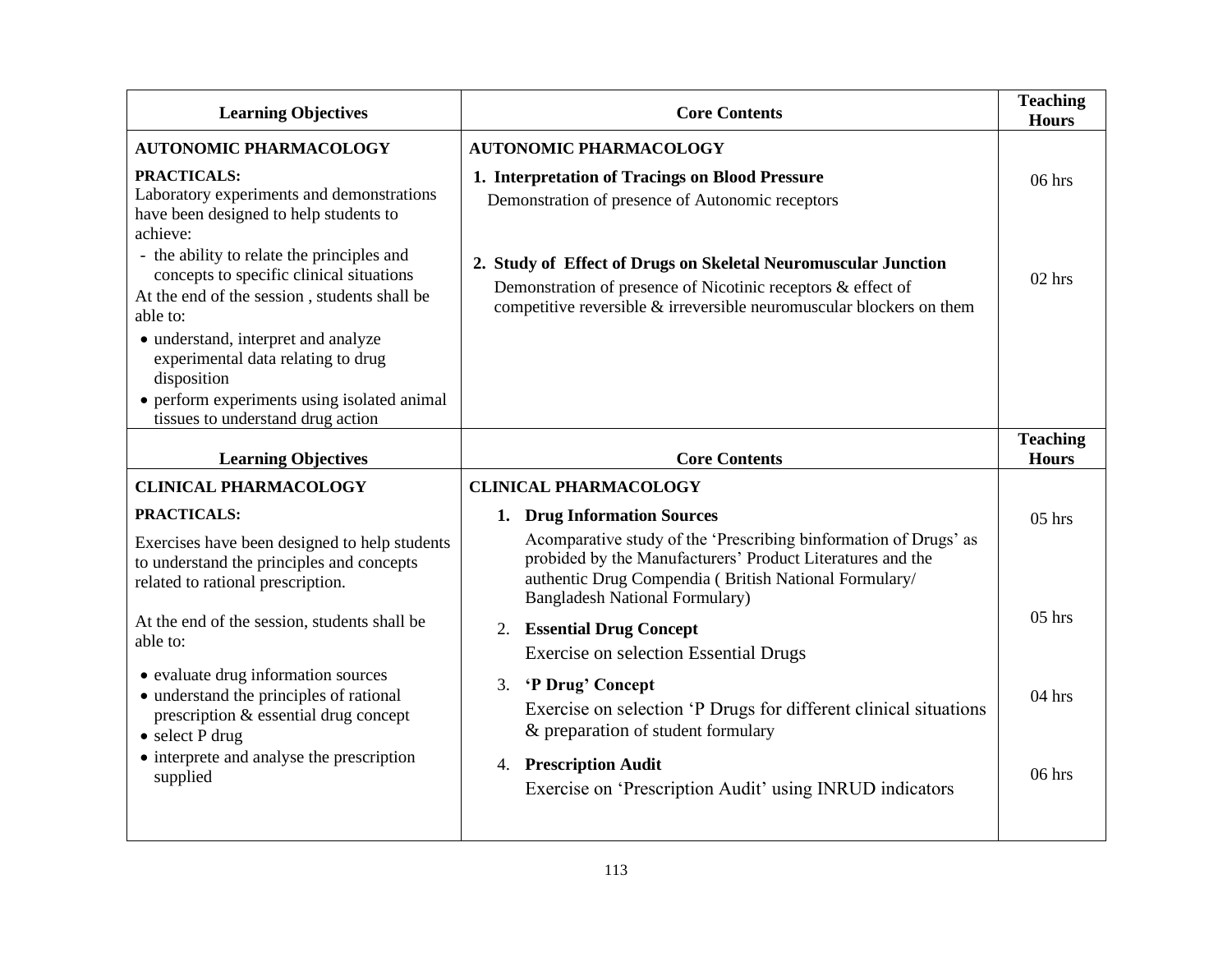# **Pharmacology Tutorial**

| <b>Learning Objectives</b>                                                                                                                                                                                                                                                |                | <b>Contents</b>                                                                                                                                                                                                                                                                                                                                                                                               | <b>Teaching</b><br><b>Hours</b> |
|---------------------------------------------------------------------------------------------------------------------------------------------------------------------------------------------------------------------------------------------------------------------------|----------------|---------------------------------------------------------------------------------------------------------------------------------------------------------------------------------------------------------------------------------------------------------------------------------------------------------------------------------------------------------------------------------------------------------------|---------------------------------|
| Students will be able to:<br>• list each group/class of dugs<br>• explain the mechanisms of<br>action and Describe the<br>uses, administration,<br>kinetics, adverse effects $\&$<br>precautions of used in<br>different clinical conditions<br>• state the principles of | <b>TERMI</b>   | <b>General Pharmacology:</b><br>Pharmacokinetics and Pharmacodynamics<br><b>Autonmic Pharmacology:</b><br>• Review of Cholinergic-Anticholinergic drugs<br>• Revives of Adrenergic-Antiadrenergic drug<br>Drugs acting on Renal & CVS<br>٠<br>• Review on Endocrine drug<br>• Drugs for Bronchial asthma, PUD, Anemia                                                                                         | 20 hours                        |
| rational prescription<br>• correlate these knowledge to<br>form the basis for rational<br>use of drugs in a given<br>clinical situation                                                                                                                                   | <b>Term II</b> | • Drugs ued in Anxiety, sleep disorder<br>Drugs used in depression, epilepsy and parkinsonism<br>$\bullet$<br>Autacoids & NSAIDs<br>$\bullet$<br>Chemotherapy for specific infections: Shigellosis, Enteric fever, ARIs,<br>٠<br>UTIs, malaria, tuberculosis, fungal infections<br>• RUM: Principles of Rational prescribing & means to resist pressure<br>for irrational prescribing, Essential Drug Concept | 10 hours                        |
|                                                                                                                                                                                                                                                                           |                | Clinical case studies $\&$ presentation $-5$ clinical Cases                                                                                                                                                                                                                                                                                                                                                   | 15 hours                        |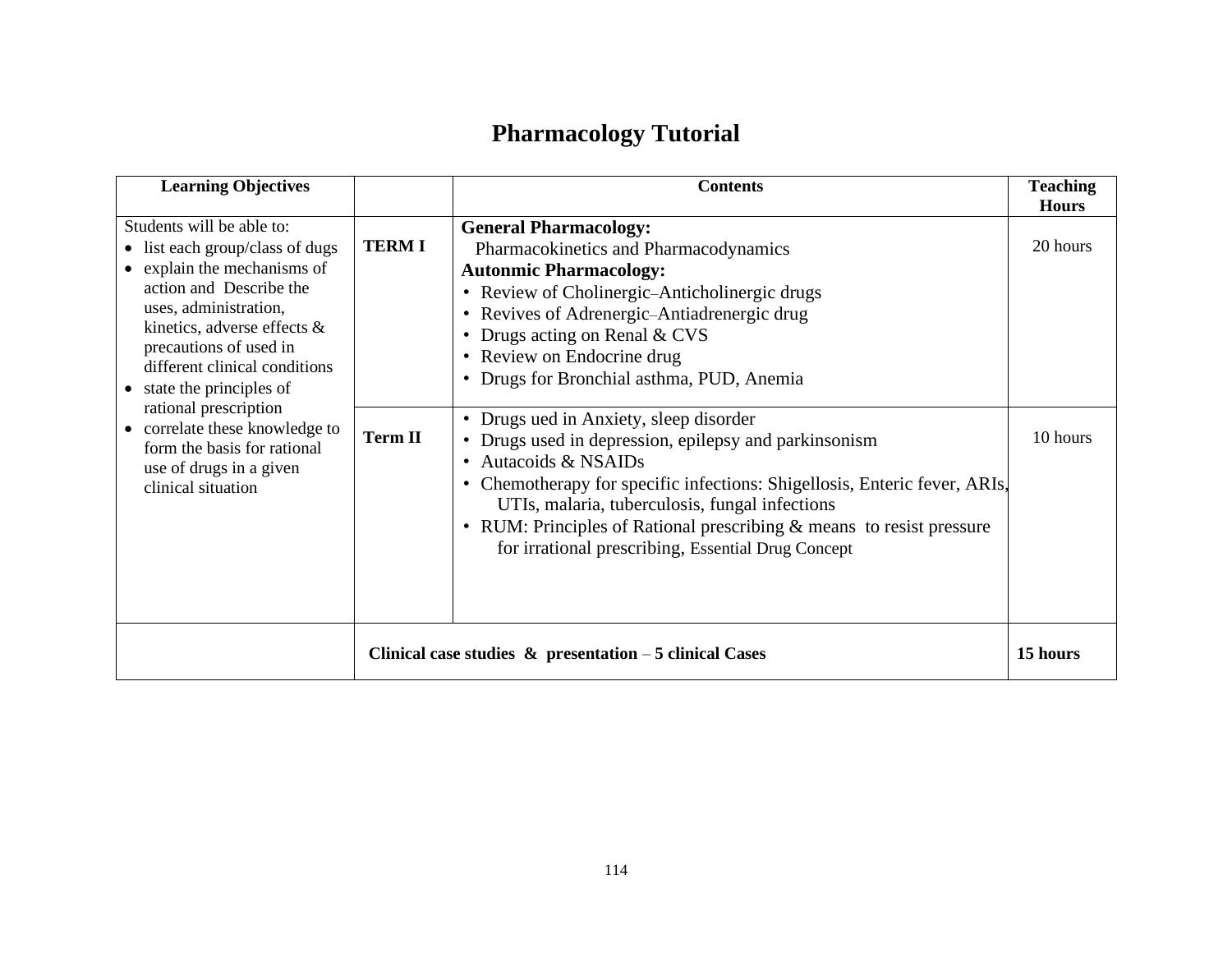# **Department of Pharmacology & Therapeutics Clinical Pharmacology Case Report**

| Name of the Student          |  |
|------------------------------|--|
| Class Roll no                |  |
| Remarks of the Batch Teacher |  |

#### **Signature of Professor of Pharmacology & Therapeutics**

#### **Particulars of the Patient**

| <b>Personal history</b> |                    |
|-------------------------|--------------------|
| Name of the patient:    | Age:               |
| Education:              | Occupation:        |
| Socio-economic Status:  | Ward/Bed:          |
| Date of Admission:      | Date of discharge: |

**History of past illness** (including Drug History) **Description of present illness** (History & Clinical Findings) **Investigation done with results:**

**Provisional diagnosis:**

**Treatment given:**

#### **Drug therapy given**

(mention the exact brand name written in the treatment sheet and their corresponding generic name):

#### **Result &Outcome of the treatment:**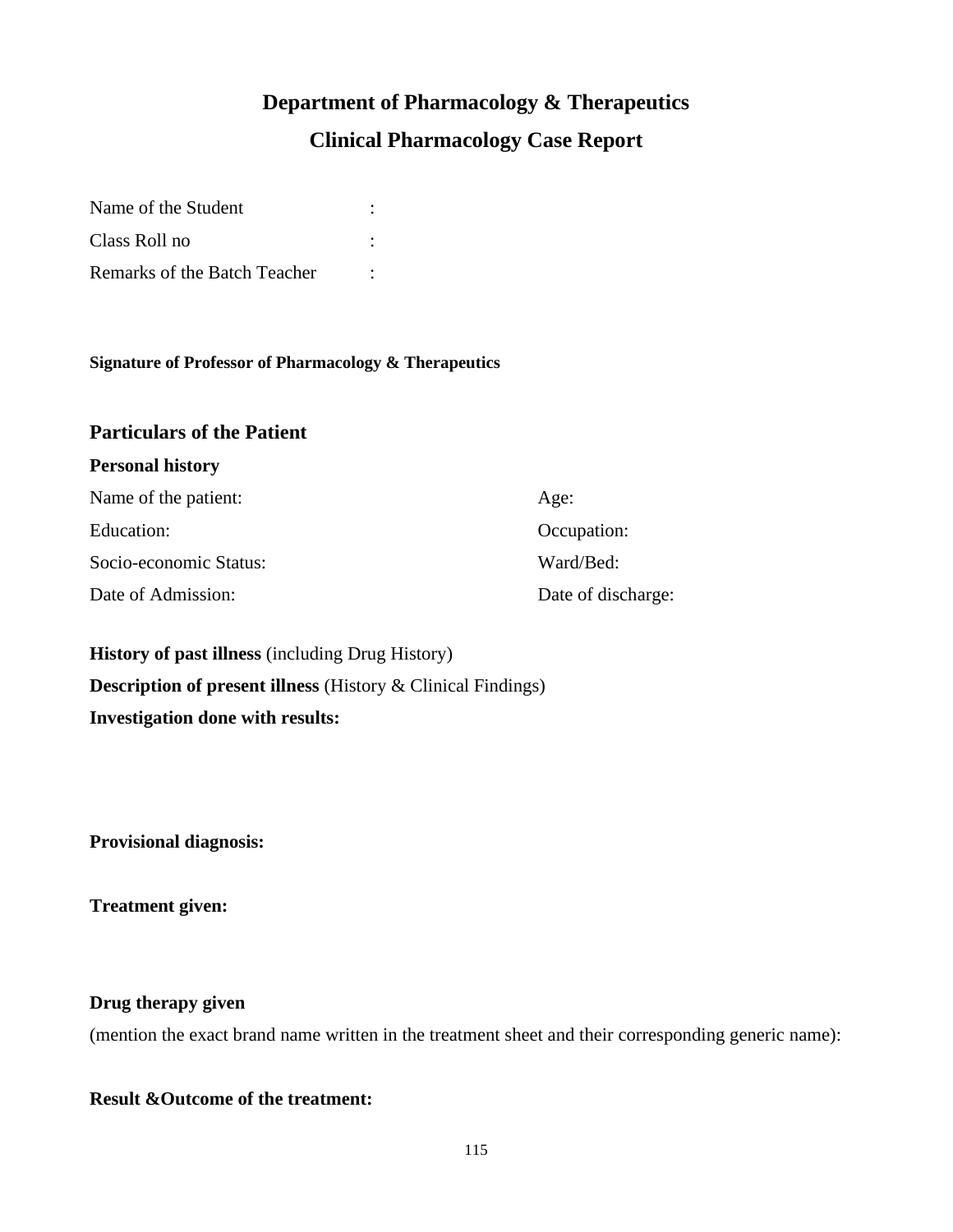**Make a Summary of the Case Report** (Stating personal history, complaints, clinical findings, reports of investigations done, diagnosis made, treatment given & outcome of the treatment)

#### **A. Discussion about therapeutic problem & drug therapy given**

- 1. Define the therapeutic problem(s) of the case you have reported.
- 2. Did the drug(s)/ treatment given address all the therapeutic problem? Yes/No

Relate the treatment/drugs given to specific therapeutic problem. If no, explain why?

- 3. For each drug given, was their other alternatives?
- 4. Considering the drug(s) given & the alternatives, whether the choice was MOST appropriate **(**Consider effectiveness of drug, Risk & Cost, Route of Administration, Dosage, Frequency & Duration of Therapy and Patient's Factors like Age, Pregnancy & Diseases**).**

#### **B. Comments on Prescription**

- 1. Were the drug (s) written in capital letters?
- 2. Was the route of administration, dosage, frequency & duration of therapy properly mentioned?
- 3. Was the patient warned about possible adverse effects of each drug & how to avoid them?
- 4. Was the antimicrobials prescribed rationally (when given) ?

#### **C. Report on Adverse Effects**

Was there any reported adverse effects in this case?

If yes, what are the clinical manifestations & how they have been managed?

#### **D. Final Comments**

#### **E. Drug Discussion**

**Brief information about the drug(s) used in the therapy** (including Generic name/ International Non-proprietary name, Pharmacological effects, Mechanism of action, Metabolism and Elimination, Important drug-drug and drug-food interactions)

#### **Signature of the student**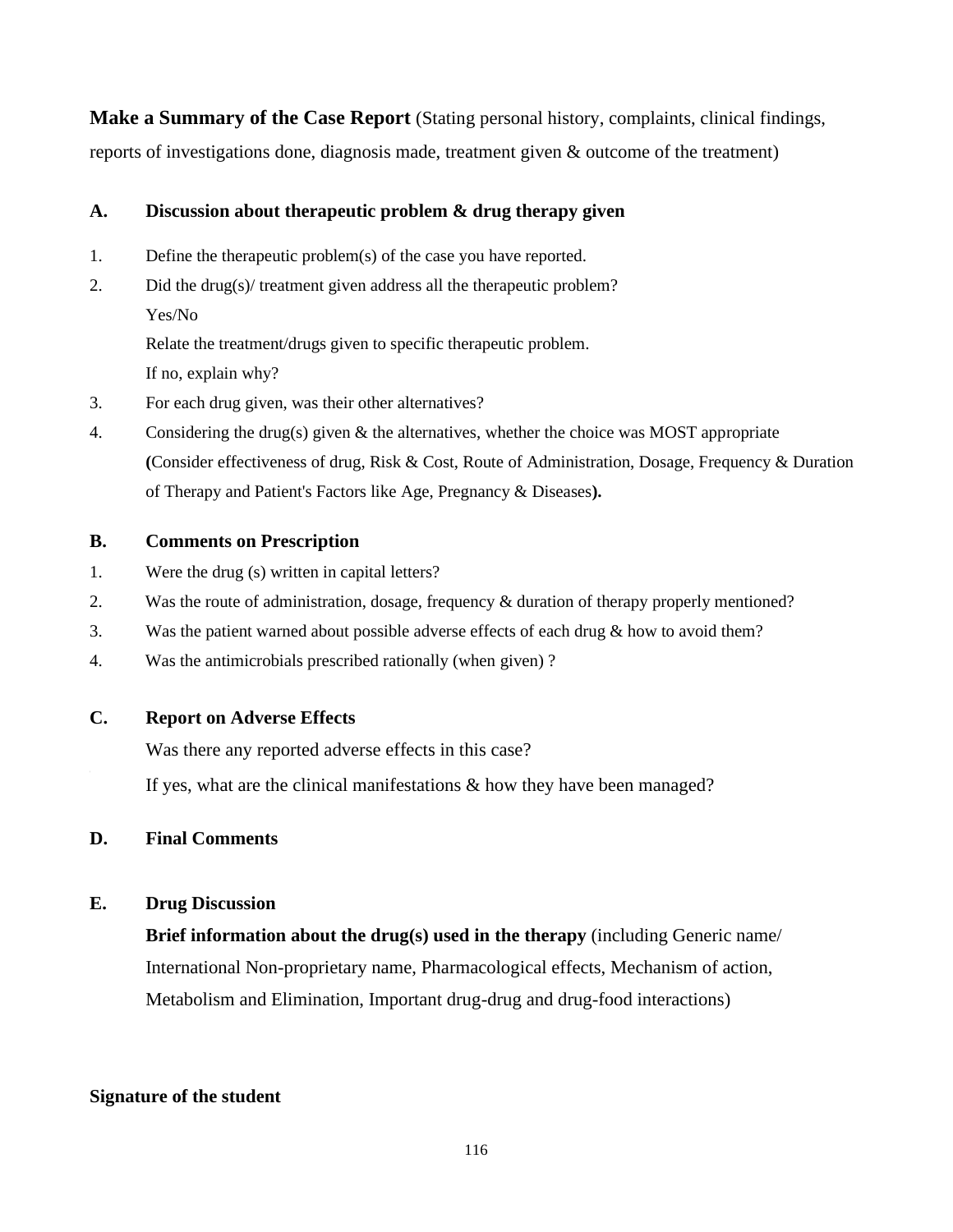## **Department of Pharmacology & Therapeutics**

### **In-Course Evaluation Card of the Student**

| Name of Student:                         |           |                              |          |
|------------------------------------------|-----------|------------------------------|----------|
| Year:                                    | Roll No.: | Batch:                       | Session: |
| Address:                                 |           |                              |          |
| <b>SSC</b> Exam Year:                    | GPA:      |                              |          |
| <b>HSC Exam Year:</b>                    | GPA:      |                              |          |
| Admission in Medical College:            |           |                              |          |
| First Professional Examination Passed in |           | at first/second/third chance |          |

### **For Official Use Only**

\_\_\_\_\_\_\_\_\_\_\_\_\_\_\_\_\_\_\_\_\_\_\_\_\_\_\_\_\_\_\_\_\_\_\_\_\_\_\_\_\_\_\_\_\_\_\_\_\_\_\_\_\_\_\_\_\_\_\_\_\_\_\_\_\_\_\_\_\_\_\_\_\_\_\_\_\_\_\_\_\_\_

|            | <b>TERMI</b> |                 | <b>TERM II</b> |                 | <b>FINAL</b> |                 |
|------------|--------------|-----------------|----------------|-----------------|--------------|-----------------|
|            | Held         | <b>Attended</b> | Held           | <b>Attended</b> | Held         | <b>Attended</b> |
| Lecture    |              |                 |                |                 |              |                 |
| Practical  |              |                 |                |                 |              |                 |
| Tutorial   |              |                 |                |                 |              |                 |
| Seminar/   |              |                 |                |                 |              |                 |
| Integrated |              |                 |                |                 |              |                 |
| teaching   |              |                 |                |                 |              |                 |

#### **Head of the Department**

Department of Pharmacology & Therapeutics

\_\_\_\_\_\_\_\_\_\_\_\_\_\_\_\_\_\_\_\_\_\_ Medical College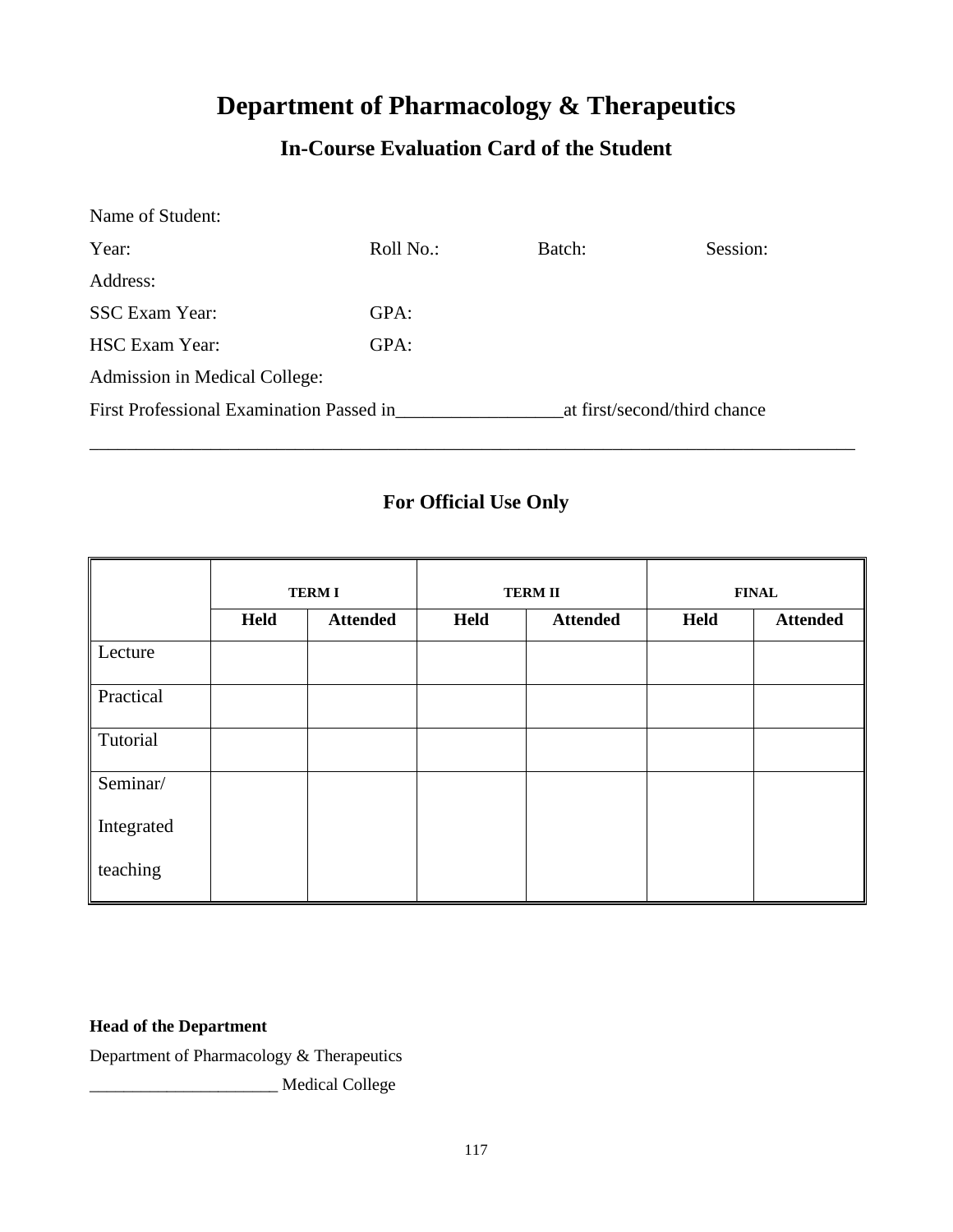## **In-Course Evaluation Card of the student**

### **TERM I**

| SL <sub>No</sub> | Title and contents                                                      | Marks | Initial of teacher |
|------------------|-------------------------------------------------------------------------|-------|--------------------|
|                  | <b>TERMI</b>                                                            |       |                    |
| 01.              | General Pharmacology                                                    |       |                    |
|                  | Introduction to Pharmacology and its branches                           |       |                    |
|                  | Important definitions                                                   |       |                    |
|                  | Sources of Drug, Nomenclature and Dosage Formulation                    |       |                    |
|                  | Drug compendia (BNF, BDNF)                                              |       |                    |
|                  | Routes of Drug Administration                                           |       |                    |
| 02.              | Pharmakokinetics                                                        |       |                    |
|                  | Absorption, Bio-availability and drug distribution                      |       |                    |
|                  | Biotransformation and Excretion                                         |       |                    |
| 03.              | Pharmacodynamics                                                        |       |                    |
|                  | Mechanism of Drug Action                                                |       |                    |
|                  | Enzyme mediated drug action                                             |       |                    |
| 04.              | Quantitative aspects of drug action                                     |       |                    |
|                  | Dose response relationship and curve                                    |       |                    |
|                  | Therapeutic Index and Window                                            |       |                    |
|                  | Drug Antagonism                                                         |       |                    |
|                  | Adverse drug reaction (ADR)                                             |       |                    |
| 05.              | Drug interaction at different level                                     |       |                    |
| 06,              | Drug safety and Pharmacovigilance                                       |       |                    |
| 07.              | Autonomic Pharmacology                                                  |       |                    |
|                  | Cholinergic agonists and antagonists<br>$\bullet$                       |       |                    |
|                  | Adrenergic agonists and antagonists                                     |       |                    |
|                  | Drugs used in Glaucoma                                                  |       |                    |
|                  | Drugs used in different types of Shock                                  |       |                    |
|                  | <b>Respiratory Pharmacology</b>                                         |       |                    |
| 08.              | Diuretics and Drugs used in Hypertension                                |       |                    |
| 09.              | Antianginal, Antiarrhythmic, Antiplatelet, Anticoagulant, Fibrinolytic, |       |                    |
|                  | lipid regulating drugs<br>Drugs used in heart failure                   |       |                    |
| 10.              | Hematinics                                                              |       |                    |
|                  |                                                                         |       |                    |
| 11.              | Drugs used in Diabetes Mellitus<br>Steroidal agents                     |       |                    |
|                  | Drugs for hypothyroidism and Anti-thyroid Drugs                         |       |                    |
|                  | <b>Hormonal Contraceptives</b>                                          |       |                    |
|                  | Drugs acting on Uterus and HRT                                          |       |                    |
| 12.              | <b>Gastrointestinal Pharmacology</b>                                    |       |                    |
|                  | Drugs used in PUD                                                       |       |                    |
|                  | Antidiarrhoeal agents                                                   |       |                    |
|                  | Laxatives and purgatives                                                |       |                    |
|                  | Drugs used in IBD                                                       |       |                    |
|                  | Anti-emetic and prokinetic drugs                                        |       |                    |
|                  | FIRST TERM EXAMINATION                                                  |       |                    |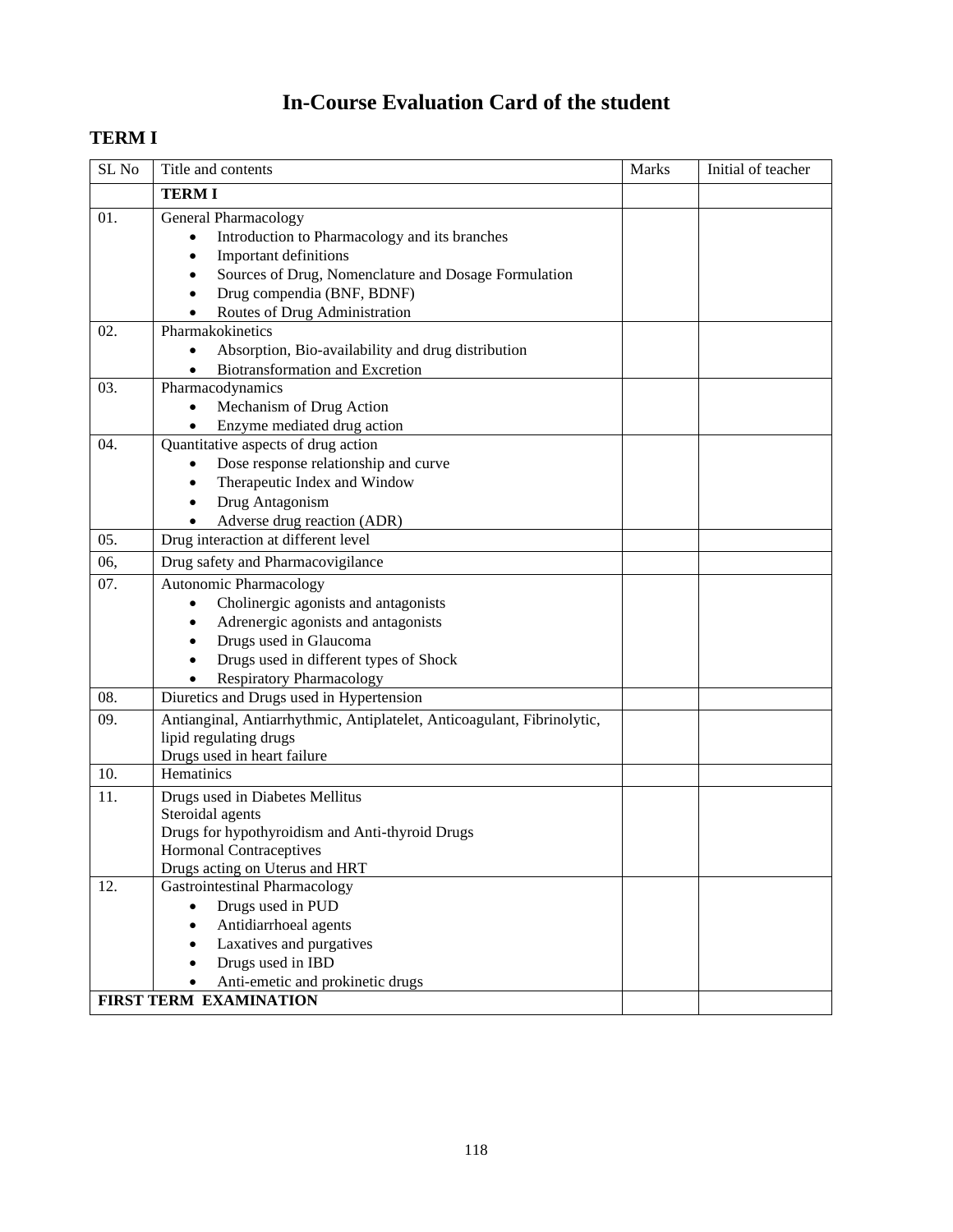### **Students' In-Course Evaluation Card (contd.)**

| <b>TERM II</b> |                                                                          |
|----------------|--------------------------------------------------------------------------|
| 01.            | <b>Central Nervous System</b>                                            |
|                | Drugs used in anxiety and sleep disorder:                                |
|                | Benzodiazepines and Non-Benzodiazepines<br>٠                             |
|                | Antipsychotic, Antidepressant, Antiparkinsonian and Anticonvulsant       |
|                | drugs                                                                    |
|                | Opioid Analgesics, Anesthetics, Skeletal muscle relaxants                |
|                | Drug dependence, Tolerance, Addiction & Tachyphylaxis                    |
| 02.            | <b>Autacoids</b>                                                         |
|                | Ecosasnoids<br>٠                                                         |
|                | Prostaglandin analogues                                                  |
|                | Antihistamines<br>$\bullet$                                              |
|                | Serotonin agonist and antagonists<br>$\bullet$                           |
|                | Drugs used for Migraine                                                  |
| 03.            | <b>NSAIDs</b>                                                            |
| 04.            | General aspects of chemotherapy                                          |
|                | Principles of AMA<br>$\bullet$                                           |
|                | Hazards of AMA, Superinfection, Masking of Infections & PAE<br>$\bullet$ |
|                | Chemoprophylaxis                                                         |
| 05.            | Cell wall synthesis inhibitors                                           |
|                | Penicillin, Cephalosporin, other β-lactams<br>$\bullet$                  |
|                | Non β lactam antimicrobials                                              |
| 06.            | <b>Protein Synthesis Inhibitors</b>                                      |
|                | • Aminoglycosides                                                        |
|                | Tetracyclines                                                            |
|                | Macrolides                                                               |
|                | • Chloramphenicol                                                        |
|                | • Newer Protein synthesis inhibitors                                     |
| 07.            | Sulfonamides & Cotrimoxazole                                             |
|                | Sulfonamides combinations, Topical uses                                  |
|                | Cotrimoxazole                                                            |
| 07.            | Quinolones & Fluoroquinolones                                            |
| 08.            | Drugs used in Tuberculosis, Leprosy, Malaria, Kala-azar, Amebiasis (Also |
|                | other uses of Metronidazole), Filariasis and Helminthiasis               |
| 09.            | Antifungal, Antiviral, Anti-scabies and Cancer Chemotherapy              |
| 10.            | <b>Clinical Pharmacology</b>                                             |
|                | Essential drug concept                                                   |
|                | Rational prescribing                                                     |
|                | "P" drug concept                                                         |
|                | Drug selection for some special clinical conditions                      |
|                | Antimicrobial resistance                                                 |
|                |                                                                          |
|                | <b>SECOND TERM EXAMINATION</b>                                           |
|                |                                                                          |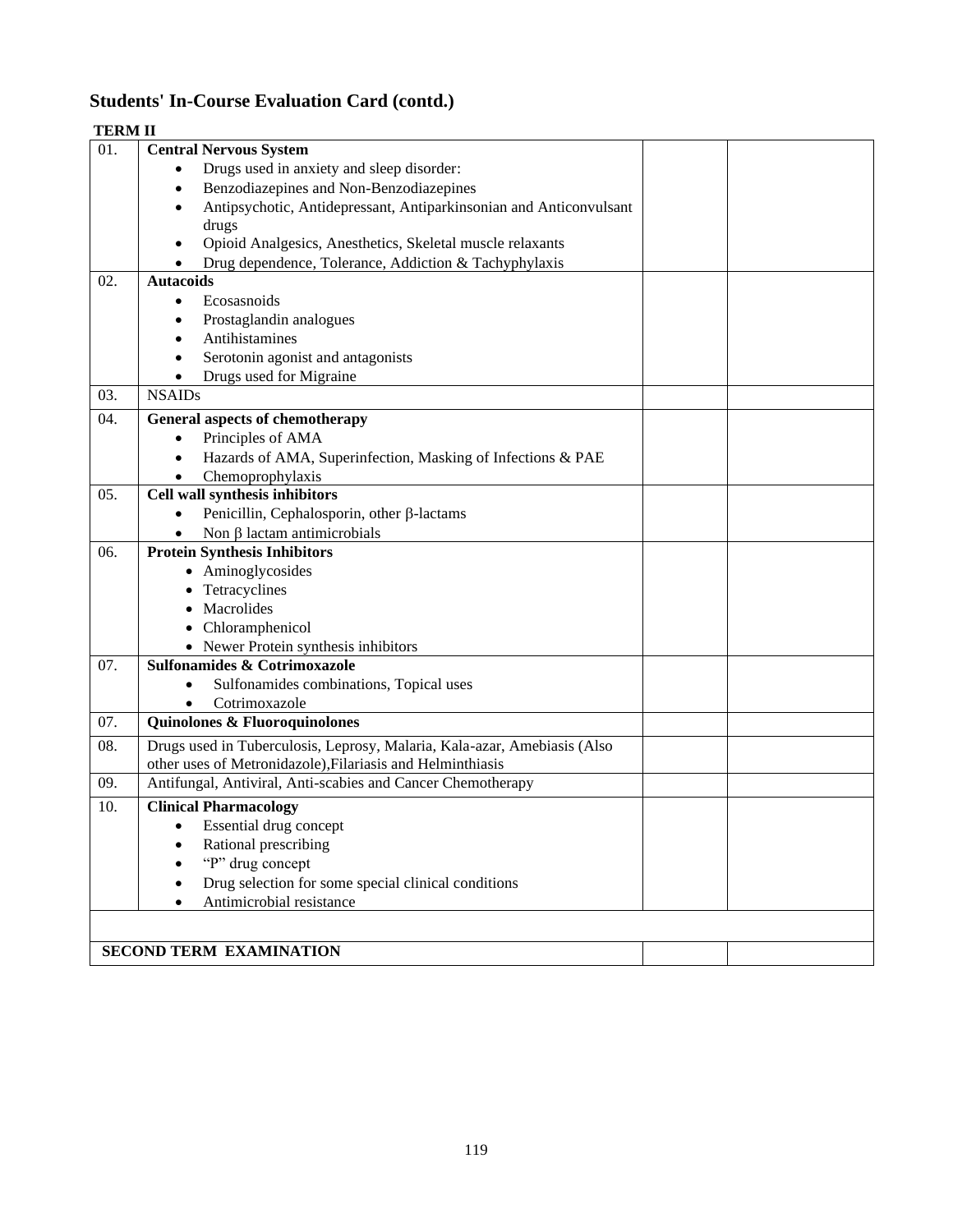# **Summative Assessment of Pharmacology & Therapeutics Assessment Systems and Mark Distribution**

| Components                                                                       | <b>Marks</b>       | <b>Total Marks</b> |
|----------------------------------------------------------------------------------|--------------------|--------------------|
| Formative assessment                                                             | 10                 | 10                 |
| <b>WRITTEN EXAMINATION</b><br>MCQ(Multiple True-False+SBA)<br>SAQ+SEQ            | 20<br>70           | 90                 |
| PRACTICAL EXAMINATION<br><b>Traditional Practical Examination</b><br><b>OSPE</b> | 60<br>40           | 100                |
| <b>ORAL EXAMINATION (Structured)</b><br>2 Boards<br>115                          | $50 + 50$          | 100                |
|                                                                                  | <b>Grand Total</b> | 300                |

➢There will be separate Answer Script for MCQ

➢Pass marks 60 % in each of theoretical, oral and practical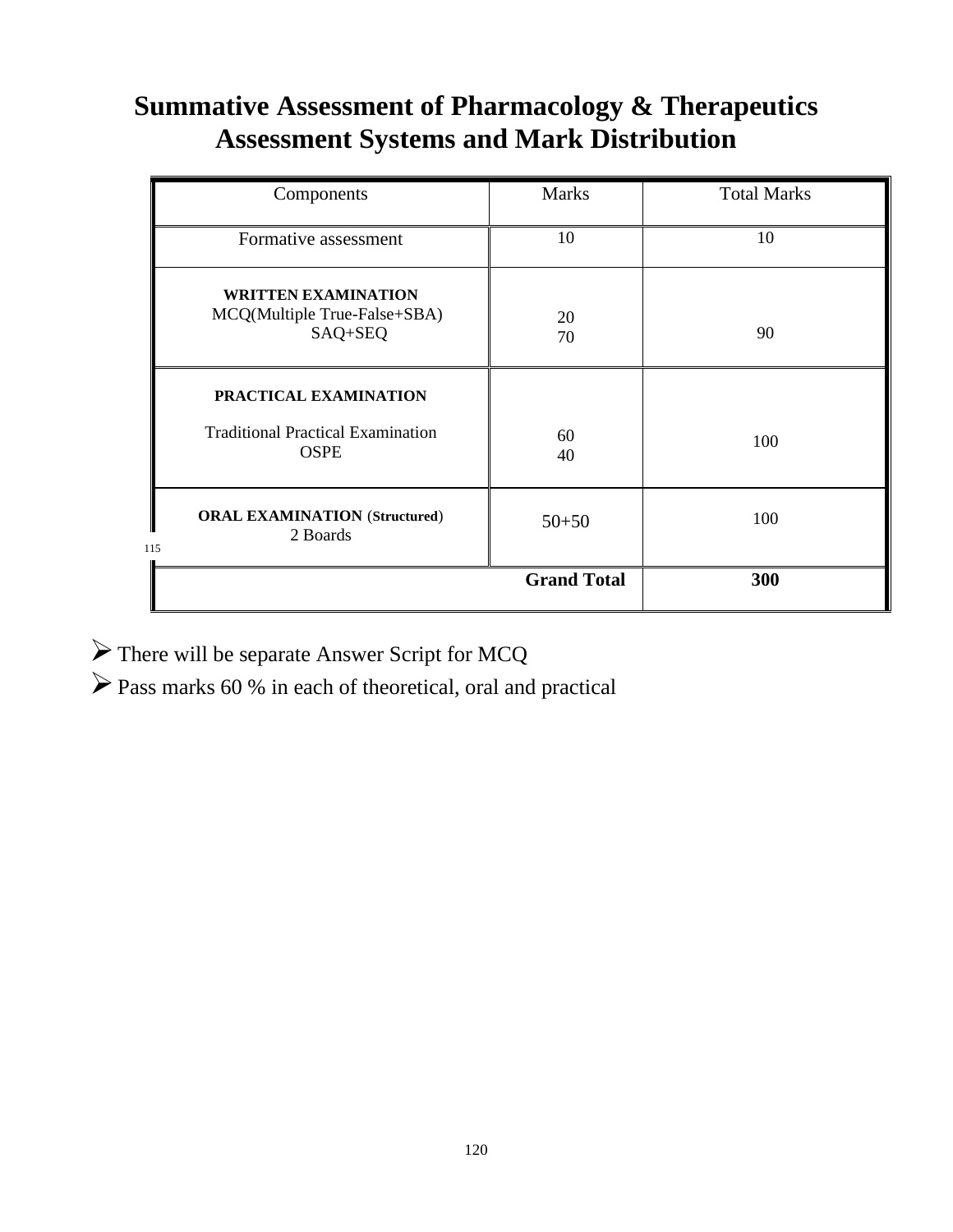# **Summary of the Pharmacology Academic Program**

|                                                      | <b>Term I</b> | <b>Term II</b> | <b>Total Teaching hours</b> |
|------------------------------------------------------|---------------|----------------|-----------------------------|
| Lectures/Revision                                    | 50 hours      | 50 hours       | 100 hours                   |
| Practicals & Demonstrations                          | 30 hours      | 20 hours       | 50 hours                    |
| Tutorials                                            | 20 hours      | 10 hours       | 30 hours                    |
| Clinical case report<br>Assignment with presentation |               | 15hours        | 15 hours                    |
| Total                                                | 100 hours     | 95 hours       | 195 hours                   |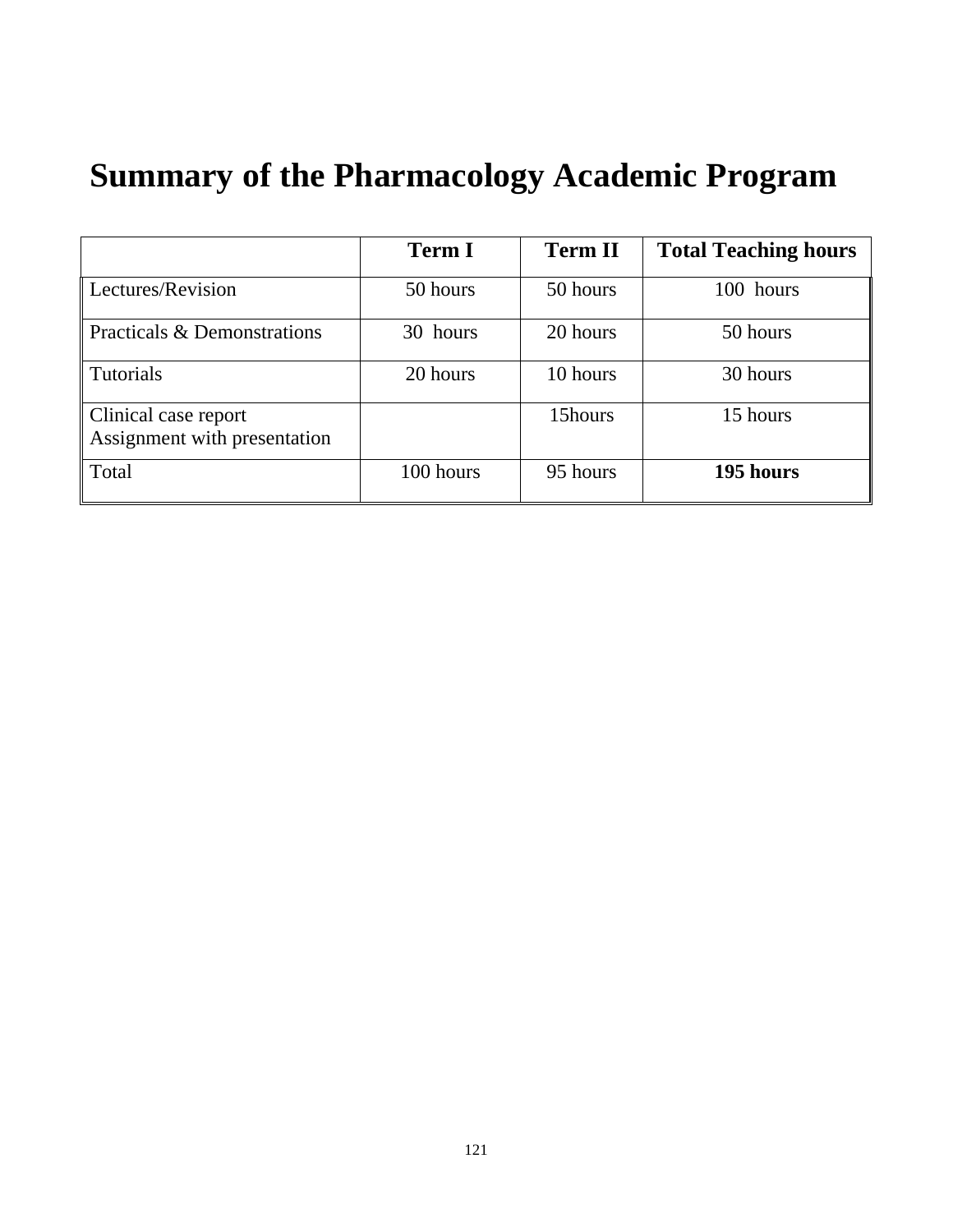## **PHARMACOLOGY COURSE ORGANIZATION**

| <b>TERMI</b>                                                         |                                              |                       | <b>TERM II</b>                                                           |                                              |           |
|----------------------------------------------------------------------|----------------------------------------------|-----------------------|--------------------------------------------------------------------------|----------------------------------------------|-----------|
| <b>REGULAR</b>                                                       |                                              |                       | <b>REGULAR</b>                                                           |                                              |           |
| 2<br>5<br>8<br>12<br>13<br>3<br><sup>6</sup><br>$\overline{4}$<br>-9 | 19<br>$\overline{2}$<br>15<br>16<br>18<br>14 | $21 -$<br>$0 \mid 26$ | 28<br>$32\,$<br>34<br>36<br>38<br>27<br>29<br>30<br>31<br>33<br>35<br>37 | 46<br>39<br>45<br>40<br>42<br>43<br>44<br>41 | $47 - 52$ |
| <b>Total hours for lecture</b>                                       | $= 50$ hours                                 |                       | <b>Total hours for lecture</b>                                           | $= 50$ hours                                 |           |
| General Principles of Pharmacology                                   | $= 12$ hours                                 |                       | Central nervous System                                                   | $= 15$ hours                                 |           |
| Autonomic Nervous System                                             | $= 10$ hours                                 |                       | Autacoids and Dugs used in Inflammation                                  | $= 06$ hours                                 |           |
| Renal and Cardiovascular Pharmacology                                | $= 08$ hours                                 |                       | Chemotherapy                                                             | $= 25$ hours                                 |           |
| Haemopoietic Pharmacology                                            | $= 07$ hours                                 |                       | <b>Clinical Pharmacology</b>                                             | $= 04$ hours                                 |           |
| <b>Endocrine Pharmacology</b>                                        | $= 07$ hours                                 |                       |                                                                          |                                              |           |
| <b>Gastrointestinal Pharmacology</b>                                 | $= 06$ hours                                 |                       |                                                                          |                                              |           |
| <b>Total hours for Practicals</b>                                    | $= 30$ hours                                 |                       | <b>Total hours for Practicals</b>                                        | $= 20$ hours                                 |           |
| Prescription writing                                                 | $= 0.5$ hours                                |                       | Drug information Sources                                                 | $= 0.5$ hours                                |           |
| Dosage Formulations & Drug delivery                                  | $= 05$ hours                                 |                       | <b>Essential Drug List</b>                                               | $= 05$ hours                                 |           |
| techniques                                                           |                                              |                       | Exercise on selection of "P" drugs                                       | $= 04$ hours                                 |           |
| Pharmacokinetic Study                                                | $= 04$ hours                                 |                       | Prescription Audit                                                       | $= 06$ hours                                 |           |
| Pharmacodynamic Study                                                | $= 04$ hours                                 |                       |                                                                          |                                              |           |
| Exercise on ADR reporting form fillup                                | $= 04$ hours                                 |                       |                                                                          |                                              |           |
| Study of autonomic receptor function                                 | $= 06$ hours                                 |                       |                                                                          |                                              |           |
| Study of drugs on Skeletal N-M junction                              | $= 02$ hours                                 |                       |                                                                          |                                              |           |
|                                                                      |                                              |                       |                                                                          |                                              |           |